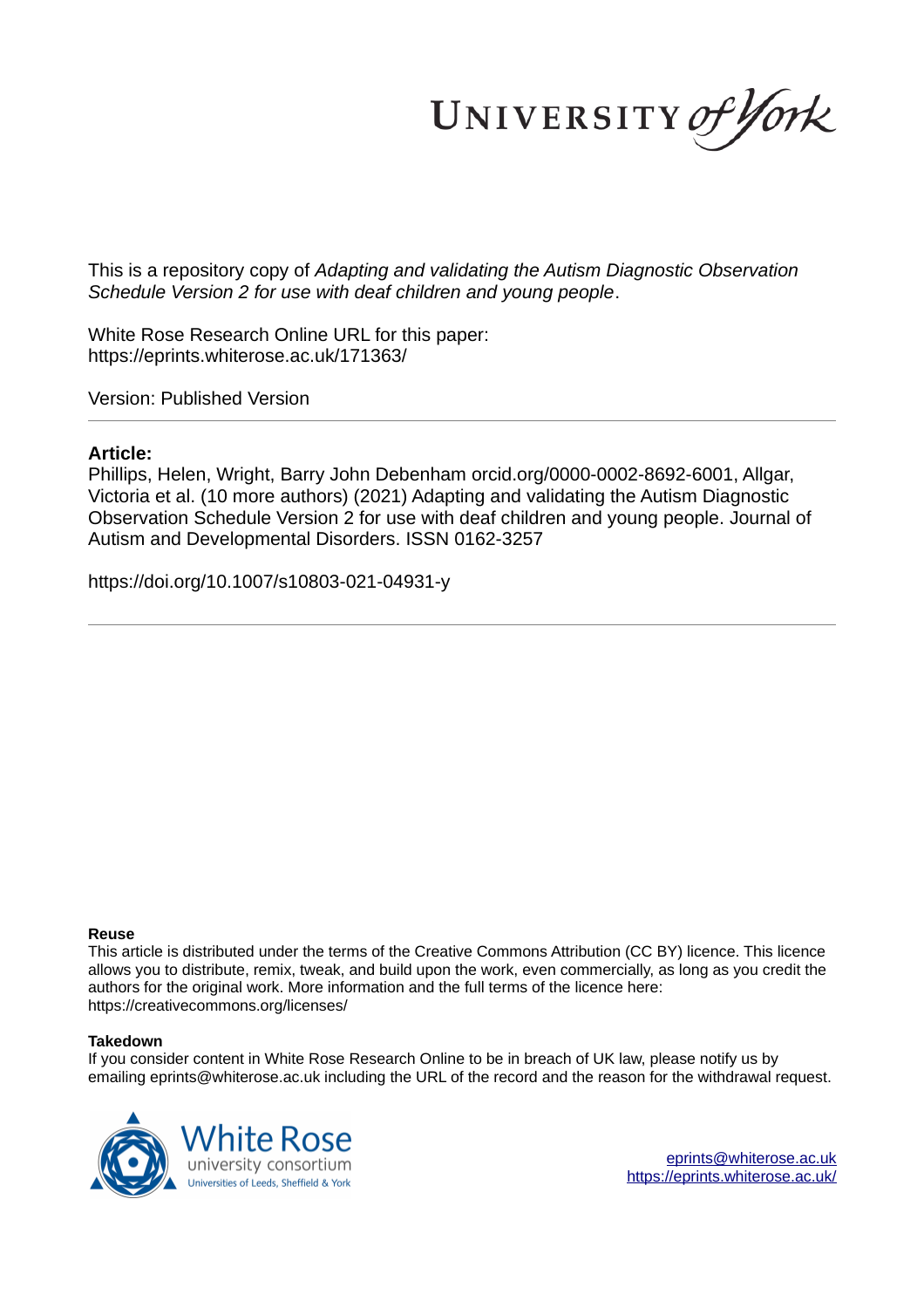**ORIGINAL PAPER**



# **Adapting and validating the Autism Diagnostic Observation Schedule Version 2 for use with deaf children and young people**

**Helen Phillips<sup>1</sup> · Barry Wright1,2  [·](http://orcid.org/0000-0002-8692-6001) Victoria Allgar<sup>2</sup> · Helen McConachie<sup>3</sup> · Jennifer Sweetman<sup>1</sup> ·**  Rebecca Hargate<sup>1</sup> • Rachel Hodkinson<sup>1</sup> • Martin Bland<sup>2</sup> • Hannah George<sup>1</sup> • Anna Hughes<sup>1</sup> • Emily Hayward<sup>1</sup> • **Victoria Fernandez Garcia De Las Heras<sup>4</sup> · Ann Le Couteur<sup>3</sup>**

Accepted: 15 February 2021 © The Author(s) 2021

## **Abstract**

We report a Delphi Consensus modification and first validation study of the Autism Diagnostic Observation Schedule – 2 with deaf children and young people (ADOS-2 Deaf adaptation). Validation included 122 deaf participants (aged 2–18 years), 63 with an Autism Spectrum Disorder (ASD). This was compared to a National Institute for Health and Clinical Excellence (NICE) guideline standard clinical assessment by blinded independent specialist clinicians. Results showed overall sensitivity 73% (95%CI 60%, 83%); specificity 71% (95%CI 58%, 82%), and for the more common modules 1–3 (combined as in previous studies) sensitivity 79% (95% CI 65–89%); specificity 79% (95% CI 66–89%) suggesting this instrument will be a helpful addition for use with deaf children and young people.

**Keywords** Deaf · Autism Spectrum Disorder · Assessment · Delphi consensus · Child · Diagnosis · Sign language · Autism diagnostic observation schedule

# **Introduction**

The median prevalence of Autism Spectrum Disorder (ASD) internationally is reported to be 0.6% (Elsabbagh et al., [2012](#page-14-0)) and approximately 1% in the UK (Baird et al., [2006](#page-14-1)). Many people with ASD require support in education and social care (Buescher et al., [2014;](#page-14-2) Knapp et al., [2009](#page-15-0)). People with an ASD are likely to have developmental differences compared to neurotypically developing people with challenges in social communication and social interaction as well as persistent repetitive patterns of behaviour, interests or activities (American Psychiatric Association (APA), 2013). They may struggle with interpretation of some social rules and social cues and how to accurately estimate the emotions or intentions of others, compared with the general

 $\boxtimes$  Barry Wright barry.wright1@nhs.net

- 1 Leeds and York Partnership NHS Foundation Trust, Leeds, UK
- 2 Hull York Medical School, University of York, York, UK
- 3 Newcastle University, Newcastle, UK
- 4 South West London and St George's NHS Trust, London, UK

population (Baron-Cohen, [2008](#page-14-3); Hayes & Watson, [2013](#page-15-1)). They are also more likely to have unusual or intense preoccupations (Bishop et al., [2006](#page-14-4)) and to engage in repetitive actions and behaviors (Goldman et al., [2009\)](#page-15-2).

The detection of ASD in deaf children as early as practicable is important to enable appropriate planning of education pathways and attuned support to parents. Many deaf children can experience a reduced exposure to language development opportunities (Hall, Levin, et al., [2017\)](#page-15-3). This occurs for example when a profoundly deaf child in a hearing family has no access to either sound or signing. This can adversely impact upon executive functioning (Hall et al., 2018) and empathy skill development (Johnson et al., [2016](#page-15-4); Peterson, O'Reilly et al., [2016a,](#page-15-5) [2016b\)](#page-15-6). For example deaf children without ASD may experience delayed conversational reciprocity, delay in understanding or making accurate guesses about the feelings of others or delays in sustaining same age peer relationships. These types of problems are also seen in ASD (Bottema-Beutel et al., [2019](#page-14-5)). This overlap of developmental presentations can lead to misinterpretation in deaf children (Wright & Oakes, [2012\)](#page-15-7).

Parents and carers of deaf children report having difficulty gaining an ASD assessment for their child (Young et al., [2019](#page-16-0)). Clinicians also report experiencing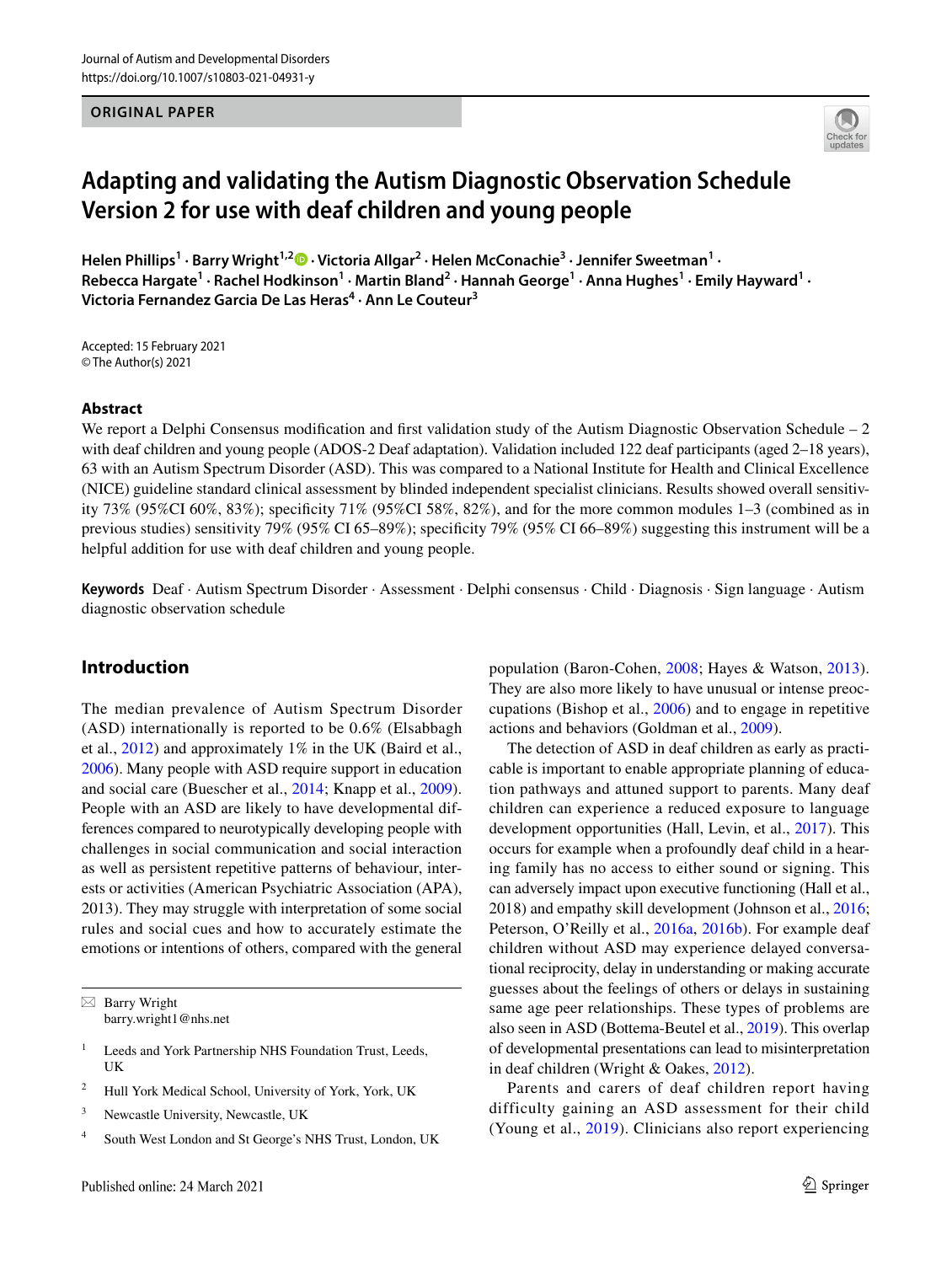difficulties in the ASD assessment process with deaf children (Brenman et al., [2017\)](#page-14-6) as a result of complexities in presentation of social communicative differences in deaf children that may be confused with ASD (Wright & Oakes, [2012\)](#page-15-7). The reported difficulties with access to assessment (Young et al., [2019](#page-16-0)) and problems with diagnosis (Brenman et al., [2017;](#page-14-6) Roper et al., [2003\)](#page-15-8) increase the risk that deaf children may not access appropriate interventions and support as early as their hearing peers. This is important since ASD research suggests early identification and intervention (e.g. appropriate educational placement) can have a positive impact on outcomes (Warren et al., [2011](#page-15-9)).

To date there are no validated diagnostic assessment instruments for ASD in deaf children (Young et al., [2019](#page-16-0)). The Diagnostic Instruments for Autism in Deaf Children Study (DIADS) set out to adapt and validate autism assessment tools for deaf children. One such instrument is the Autism Diagnostic Observation Schedule (ADOS-2), a play and interaction based assessment (Lord et al., [2012\)](#page-15-10) that takes the form of a series of play and conversationbased activities between a trained assessor and the individual being assessed. The assessor seeks to provide opportunities in a standardised context for social communication, and a range of other behaviors and skills (including repetitive behaviors) to be observed and assessed. The ADOS-2 has five modules: Toddler Module, Module 1, Module 2, Module 3, and Module 4. The trained assessor selects the module that is suitable for the individual based on expressive language abilities and developmental age (Lord et al., [2012](#page-15-10)). Whilst other recent adaptions have been made to the ADOS-2 (e.g. for minimally verbal adolescents and adults) (Bal et al., [2020\)](#page-14-7) this has not yet taken place for deaf individuals.

# **Methods**

Our study was carried out in two stages, the adaptation/ modification and translation of the ADOS-2 to make it suitable for use with deaf subjects, and the initial validation study of the modified version of the ADOS-2 known as the ADOS-2 adapted for use with deaf subjects (ADOS-2 Deaf adaptation).

## **Approvals**

The study was carried out with the agreement of the original authors (Lord et al., [2012\)](#page-15-10) and permissions from the publishers of the ADOS-2, Western Psychological Services (WPS). The Delphi Consensus Phase was approved by the sponsor on 22/05/2014 South Yorkshire. REC Reference: 15/

YH/0093. We received a positive ethical opinion for the validation phase of the study from the National Research Ethics Service (NRES) Committee Yorkshire & The Humber – South Yorkshire on 17/04/2015 (reference: 15/YH/0093).

# **Procedure**

#### **Adaptation of ADOS‑2 using Delphi Consensus Method**

In order to obtain the expertise of international experts in autism in deaf children we carried out a Delphi consensus process (Sharkey & Sharples, [2001](#page-15-11)). Potential participants were identified by a scoping review of the recent literature on autism in deaf children, internet searches for deaf child mental health clinical services internationally and from contacts through professional networks and international conferences, followed by snowballing techniques to identify experts (Hogan et al., [2014\)](#page-15-12). Members of identified clinical teams and authors of peer-reviewed academic papers were also contacted and invited to participate in the process. Interested individuals completed a proforma and needed to have a minimum of one year's experience of working with deaf children with ASD and to have experience of play based assessment in ASD. This ensured that they were familiar with and had used the ADOS-2 within their clinical and /or research work. These experts were mainly experienced clinicians working with deaf children with ASD, deaf clinicians and one parent. This group formed the Delphi International Expert Panel (DIEP) (see below and also Wright et al., 2020 for further details). Using their knowledge and experience, the DIEP were asked to review the content of the ADOS-2 (both activities and wording of item codings). Where these were not considered appropriate for use in deaf children, participants were asked to suggest modifications. The use of an online Delphi consensus survey platform allowed sharing of opinions and discussion about recommendations regarding which elements of the ADOS-2 required modification.

The Delphi consensus was carried out over 3 iterative rounds in total (Fig. [1—](#page-3-0)Flowchart of the Delphi consensus process).

During each round the DIEP were given a series of structured questions about each ADOS-2 activity and coding item across all 5 modules, and asked to indicate whether they were suitable for use with a deaf child/young person. The options given to the DIEP are illustrated in Table [1](#page-3-1).

If the DIEP indicated that the item needed to be modified, a text box was opened and they were asked to recommend a modification to increase the suitability of the item.

In the existing ADOS-2 assessment the trained assessor is asked to code behaviors displayed by the child/young person using specific criteria. These coding item criteria were also included in the Delphi process to ascertain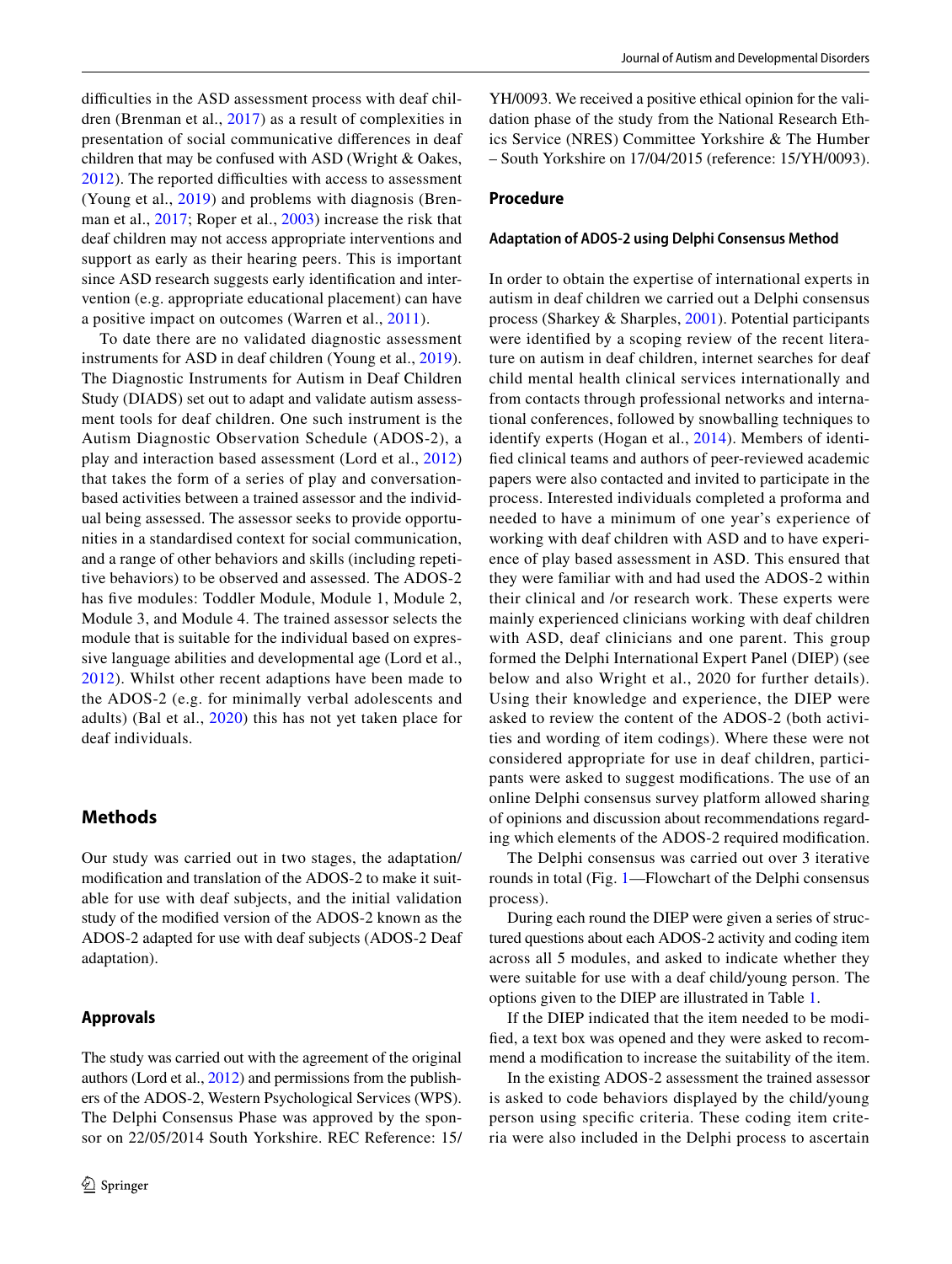

<span id="page-3-0"></span>**Fig. 1** Flowchart of the Delphi consensus process with Delphi International Expert Panel (DIEP) and the Independent Research Review Team (IRRT)

<span id="page-3-1"></span>**Table 1** Delphi Consensus decision matrix for each item across all modules in the ADOS-2 assessing whether fit for purpose for use with deaf children

| Item type          | Options presented to Delphi participants            |
|--------------------|-----------------------------------------------------|
| ADOS-2 activity    | Yes, keep the activity the same                     |
|                    | Yes, although the activity needs to be.<br>modified |
|                    | No, discard the activity                            |
| ADOS-2 Coding item | Yes, keep the item the same                         |
|                    | Yes, although the item needs to be modified         |
|                    | No, discard the item                                |

whether both the codes and the guidance descriptors were appropriate for use with deaf children/young people.

Finally the DIEP were asked about the chronological benchmark criteria stipulated in the ADOS-2 coding booklet against which coding should be judged (chronological or developmental age) (see Table [2\)](#page-4-0).

After each round of the Delphi-consensus the responses from the members of the DIEP were summarised and collated by the research team and presented to the Independent Research Review Team (IRRT). The IRRT included individuals with expertise in: (i) autism in deaf people and a developmental understanding of deaf children (consultant child psychiatry, consultant clinical psychology); (ii) clinical academic researchers in the field of autism; (iii), linguistics and speech and language therapy; (iv), a Deaf Clinical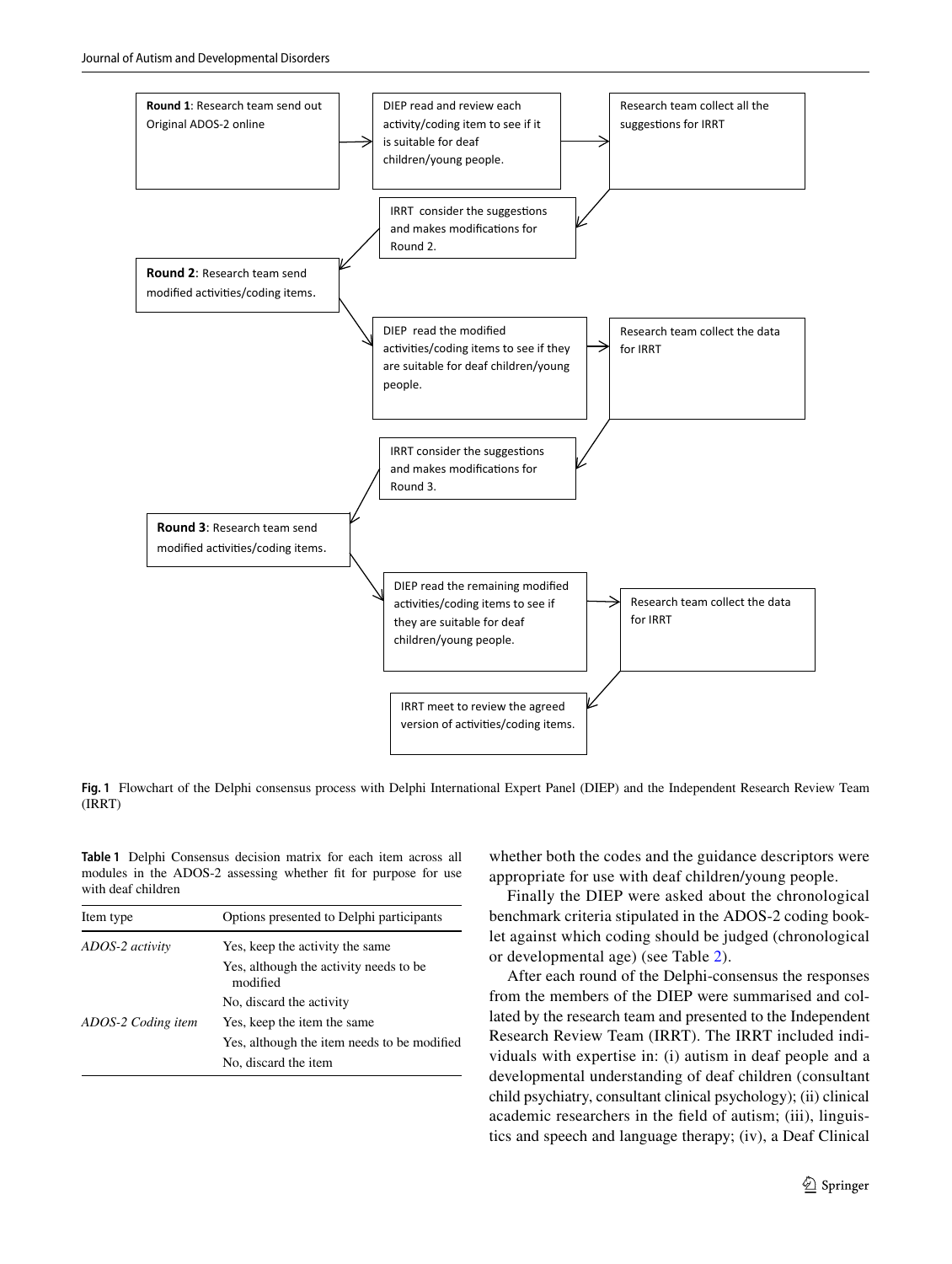<span id="page-4-0"></span>

| Table 2 Delphi Consensus                         | Item type                        | Options presented to Delphi participants                                           |
|--------------------------------------------------|----------------------------------|------------------------------------------------------------------------------------|
| decision matrix for coding<br>guidance statement | Guidance statement for<br>coding | It is appropriate to code in relation to chronological age expectations            |
|                                                  |                                  | It is not appropriate to code in relation to chronological age expectations        |
|                                                  |                                  | It is more appropriate to code in relation to developmental level                  |
|                                                  |                                  | It is more appropriate to code in relation to estimated expressive language skills |
|                                                  |                                  |                                                                                    |

Consultant with lived experience of being deaf and (v) a team comprising of both Deaf and hearing researchers.

The pre-specified criteria for 'agreement' were those used in previous Delphi methodology consensus research (Beattie et al., 2004) advising that 80% of the DIEP needed to accept or reject the presented version of an ADOS-2 activity, the wording of coding item and the coding guidance descriptors. Where there was less than 80% agreement between DIEP members, suggested modifications were considered during IRRT meetings and a modified version of the item was then re-circulated as part of the set of structured questions in a subsequent round of the Delphi process. Fewer items were included in each round. In the third and final round, agreement of 75% or more DIEP members was required to accept the version of an activity or coding item. Previously published systematic review work has reported that 75% is the median figure used in studies of this nature, with 80% being the initial figure used by most studies (Diamond et al., [2014](#page-14-8)).

One of the pre-specified goals for the IRRT was to try to ensure that the modifications of ADOS-2 assessment activities, the wording of coding items, and the coding definitions were kept to a minimum; allowing as much conceptual integrity of the original assessment measure and coding systems to be retained as possible.

Following completion of the Delphi Consensus the modified ADOS-2 adaptation for deaf subjects with the permission of the publishers (Western Psychological Services) will be referred to as the ADOS-2 Deaf adaptation.

# **Translation of the ADOS‑2 Deaf adaptation into British Sign Language**

The adapted instrument was then available in written English for use with deaf people who used either spoken English or sign language as their preferred language including for example American Sign Language (ASL), British Sign Language (BSL) or Australian Sign Language (Auslan). In order to undertake the second stage of this research study – the validation of the ADOS-2 Deaf adaptation assessment procedures with deaf children and young people in the UK, the assessor scripts for each activity were translated into British Sign language (BSL). Well-established guidelines for translation between spoken and signed languages were used (Moore et al., [2013;](#page-15-13) Roberts et al., [2015\)](#page-15-14). This involved strict forward translation and independent blinded back translation with reiterations until successful equivalence was achieved. To do this, four bilingual (BSL and spoken English) researchers were involved; two of whom forward translated the relevant sections from the written English ADOS-2 Deaf adaptation into BSL, and two translated the information back from BSL into written English, blind to the newly modified written English assessor scripts.

#### **Validation of the ADOS‑2 Deaf Adaptation**

For this first validity study we used an independent blinded NICE guideline standard clinical assessment undertaken by one of 21 experienced clinicians from the UK National specialist Deaf Child and Adolescent Mental Health Service (NDCAMHS) (Wright et al., [2012\)](#page-15-15), as the comparator to assess diagnostic accuracy. This clinical assessment involved taking a comprehensive history (including developmental history, family, social and medical history) from the parent and completing an ASD assessment semi-structured questionnaire using the World Health Organization (WHO) Research Diagnostic Criteria for ASD (WHO, 1993). The clinicians had the opportunity to interact and/or play with the child (usually at home but sometimes in school) to elicit possible ASD symptoms on the autism spectrum. They were also able to view screening information (both individual answers and total score) collected from the parent using a Social Communication Questionnaire (SCQ) (Chandler et al., [2007;](#page-14-9) Rutter, Bailey & Lord, 2003). Additionally, clinicians had the option to observe the child in a school setting, speak with the teacher, and give a narrative ASD questionnaire to the teacher to gather further information (Wright et al., [2016\)](#page-15-16). The clinicians had access to reports from other professionals (e.g. speech and language therapy, educational psychology) made available by parents. Using this collated information, the clinicians completed a NICE guideline standard clinical assessment matrix based on the ICD 10 criteria for ASD (WHO, 1993) and gave a best estimate conclusion as to whether a diagnosis of ASD was appropriate or not. The NDCAMHS clinicians undertaking the independent NICE guideline standard assessment did not know the child or families prior to assessment and were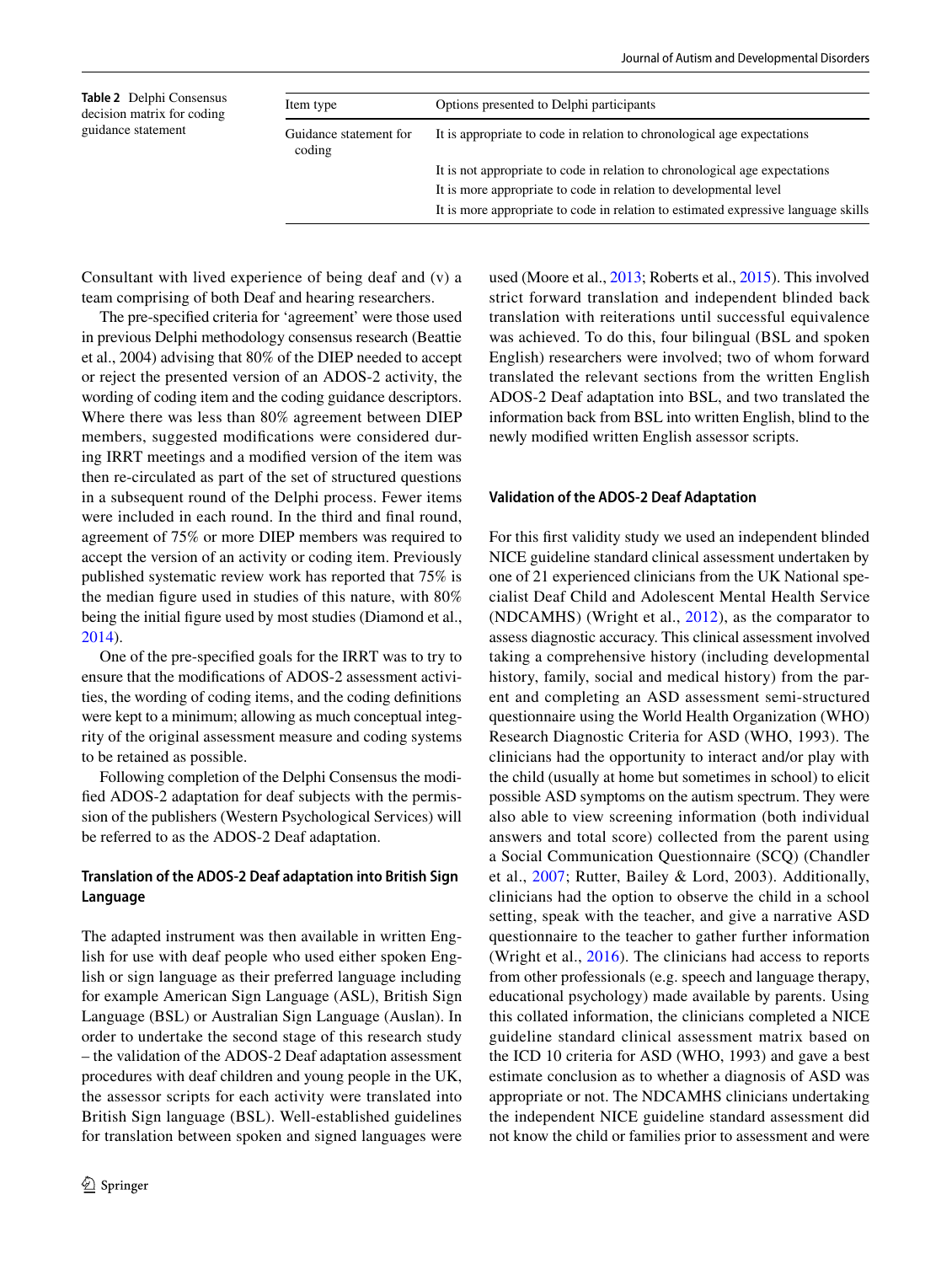blind to the findings of the ADOS-2 Deaf adaptation assessments and vice versa. There was no set order to the clinical assessments undertaken, which were organised according to clinician and family availability.

The ADOS-2 Deaf adaptation assessments were conducted by a group of 30 clinicians who had either received training to administer the ADOS-2 during their career with a top up training for the newly adapted ADOS-2 Deaf adaptation or they were clinicians (usually based in NDCAMHS) who had successfully completed a bespoke 5 day ADOS-2 Deaf adaptation training course. The existing ADOS-2 algorithm (Lord et al., [2012\)](#page-15-10) was used with the ADOS-2 Deaf adaptation. The DIADS team provided training and supervision for the newly trained ADOS-2 Deaf adaptation assessors. Inter-rater reliability was investigated (see below). The selection of the individual ADOS-2 Deaf adaptation module was made by the trained assessors using information gained from the brief ASD parent questionnaire, discussion with the parent, information gathered from bespoke study demographic questionnaires and preliminary interaction with the child (Lord et al., [2012](#page-15-10)). Specifically close consideration was given to their preferred language and the level of expressive and receptive skills in that language in line with manual guidance (Lord et al., [2012](#page-15-10)).

# **Participants**

#### **Inclusion Criteria**

Aged between 2 and 18 years with bilateral hearing loss that was at least 'mild' (40 dBHL) in both ears AND they:

- (i) had an existing ASD diagnosis or
- (ii) had a new referral for assessment of ASD or
- (iii) were not suspected to have ASD.

Deaf children and young people (and their parents/guardians) completed the assessment process using spoken English, Sign Supported English (SSE) or British Sign Language (BSL) as chosen by them.

#### **Exclusion Criteria**

Given high rates of co-morbidity in deaf children, subjects were not excluded on the basis of co-morbidities such as intellectual disability or other health or mental health problems.

The children were classified as having ASD or not having ASD based on a blinded NICE guideline standard clinical assessment  $(n = 118)$ . In the small number of children where this was not possible (4 in total) we classified these children using either the parent report of a formal diagnosis of autism spectrum disorder from an existing professional NHS clinical assessment or if no assessment was available, by a score above the upper threshold  $(\geq 15)$  of the SCQ (a widely used screening tool for ASD with established cutoffs) (Rutter, Bailey & Lord, 2003; Chandler et al., [2007](#page-14-9)). Sensitivity analyses could therefore be conducted comparing results with the new ADOS-2 Deaf adaptation both for those who had received the NICE guideline standard clinical assessment only  $(n = 118)$  and also those of this wider  $diagnostic \ group (n=122).$ 

## **Recruitment**

To enable recruitment, all schools for deaf children were contacted as were all mainstream schools with specialist resource bases for deaf children and all additional educational needs schools in England. Schools were asked to circulate details of the study to the parents or guardians of potentially eligible children. Researchers were available to attend information sessions at schools where requested. The study team also contacted the 10 specialist NDCAMHS centres across England (Wright et al., [2012](#page-15-15)) asking them to circulate study information to eligible families who were currently or had previously accessed these services. Throughout the research, the study team worked closely with the NDCAMHS teams as they carried out new ASD assessments to offer interested families entry to the research alongside the assessment process. Many organisations also agreed to share study information with their members including: the National Autistic Society, National Deaf Children's Society and the national ASD-UK and Daslne (Database of Children Autism Spectrum Disorder Living in the North East) research databases. The study was advertised on various social media platforms including Limping Chicken, an online blog aimed towards the Deaf community and various online parenting groups and platforms. Prior to taking part in the study, families were asked to complete a demographics form. One question focused on the child/young person's preferred language/method of communication; this information was shared with assessing clinicians to ensure that they were able to identify the most suitable clinician to lead the ADOS-2 Deaf adaptation and were able to anticipate the most relevant module to use in assessment. Parents also reported clinical diagnoses (comorbidities) given to the child from NHS services.

# **Analysis**

Descriptive statistics are presented as mean (sd) or number (percentage). To compare ADOS-2 Deaf adaptation scores between deaf children with ASD and deaf children without ASD, a t-test was used. Diagnostic accuracy refers to the amount of agreement between the results from the diagnostic test under study (ADOS-2 Deaf adaptation) and those from a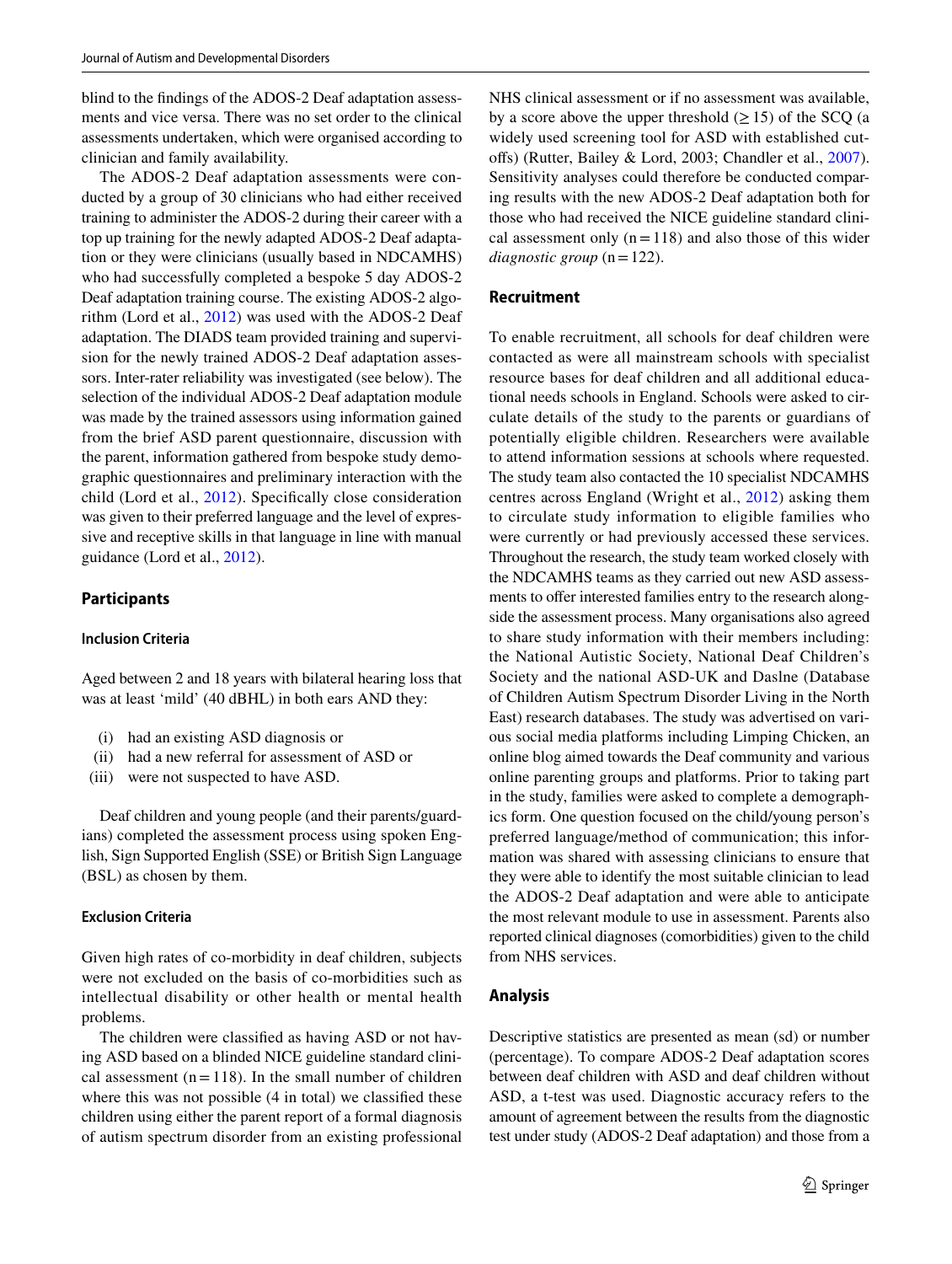reference test (diagnostic groups—deaf with ASD and deaf without ASD) (Bossuyt, 2015). An additional sensitivity analysis was undertaken based on the blinded NICE guideline standard clinical assessment matrix only. The sensitivity and specificity were calculated based on the existing published ADOS-2 diagnostic cut-off values (Lord et al., [2012\)](#page-15-10). Aspirational pre-specified criteria were—85% sensitivity and 60% specificity. We set the sensitivity high as we wanted an instrument that could correctly identify true positives and previous research on the ADOS-2 had shown sensitivity values in the range 60–95% (McCrimmon & Rostad, 2013). We pre-specified specificity in line with recently reported ADOS-2 studies (Tsheringla et al., [2014](#page-15-17)), including studies of translated versions of ADOS-2 (Medda et al., 2019).

To explore the reliability of the scoring algorithms in deaf children, Cronbach's alpha analysis was completed to assess internal consistency. The inter-rater agreement for the ADOS-2 Deaf adaptation was assessed using Fleiss Kappa. Two experienced clinicians independently rated separate recordings of the same ADOS-2 Deaf adaptation from a subsample of recordings where parents had consented for the assessment to be videoed.

For analyses, the algorithm items and cut-off scores are those reported for the published ADOS-2 (Lord et al., [2012](#page-15-10)). A comparison score ranging from 1–10, allows amalgamation of these modules to give age adjusted scores with scores of 5–7 autism spectrum and 8–10 autism as described in the manual (Lord et al., [2012](#page-15-10)) and has been used successfully in previous publications (Shumway et al., [2012\)](#page-15-18). We have combined Autism and Autism Spectrum thresholds within the ADOS-2 Deaf adaptation to define ASD.

Analysis was undertaken on STATA/SE 14.2 (Baldwin, [2019;](#page-14-10) StataCorp, [2015\)](#page-15-19).

Using a standard proforma, clinicians using the ADOS-2 Deaf adaptation were asked by a research assistant to feed back to the researchers about the use of the instrument.

# **Sample Size**

The target sample size was 65 deaf children with ASD and 65 deaf children without ASD. This was conducted following statistical procedures described by Bland [\(2015](#page-14-11)) and based on estimating the difference in mean scores between deaf children with ASD and deaf children without ASD to within  $\pm 0.34$ standard deviations (95% confidence interval on each side of the estimate). For the inter-rater reliability of video recordings of the ADOS-2 Deaf adaptation, a sample size of at least 80 children was chosen to achieve 80% power to detect an intraclass correlation of 0.70, under the alternative hypothesis when the intraclass correlation under the null hypothesis is 0.50 using an F-test with a significance level of 0.05.

# **Results**

## **Delphi Consensus Adaptation Process**

Thirty five international experts (UK (44%), Australia (31%), USA (25%)) were recruited to take part in the DIEP, 16 of whom identified themselves as having expertise in the use of the ADOS-2. The majority of the DIEP were clinicians from professional background such as clinical psychology (44%) and psychiatry (19%) with others working in developmental paediatrics (12%), education (12%), speech and language therapy (6%), and CAMHS (6%). Most of the DIEP were hearing (88%) and identified spoken English as their preferred language (95%) with signed languages (Australian Sign Language (AUSLAN), American Sign Language (ASL) or BSL) making up the other five percent. Ninety four percent were female.

From the existing activities and coding items for each module in the original ADOS-2 assessment some items were considered to be fit for purpose to be used with deaf subjects and remain unchanged for all 5 modules. Fourteen activities and 51 coding items were banked without any modifications in the first round by the Delphi Consensus process. The opinions from the DIEP members were collated and presented to the IRRT where any adaptations or modifications if needed were agreed and 'banked' or taken into further rounds for discussion (see Table [4](#page-10-0) for more details).

All activity/coding items were agreed within three rounds of the Delphi process with the exception of one coding item [A3 Intonation of Vocalizations or Verbalisations] in both the Toddler Module and Module 1. The IRRT and DIEP considered the wording of this item within the context of the available evidence for language development in deaf children. Following these discussions, and with agreement from the original first author, it was decided to retain the original item wording. This was because of insufficient evidence related to vocalizations in young deaf children learning language, insufficient evidence to guide clinicians to make an equivalent decision related to the development of signed language, and the original requirement to include this item within each of the module scoring algorithms. The DIEP recommended keeping the item to avoid altering the original version too greatly and to enable the researching clinicians to gather research evidence of its expression in different groups in the validation stage of the research. Table [3](#page-7-0) outlines the Delphi agreements across rounds.

Modifications made to the ADOS-2 Deaf adaptation modules can be grouped into five categories: Structure of the instrument, Communication and language development, Cultural appropriateness, Establishing valid delivery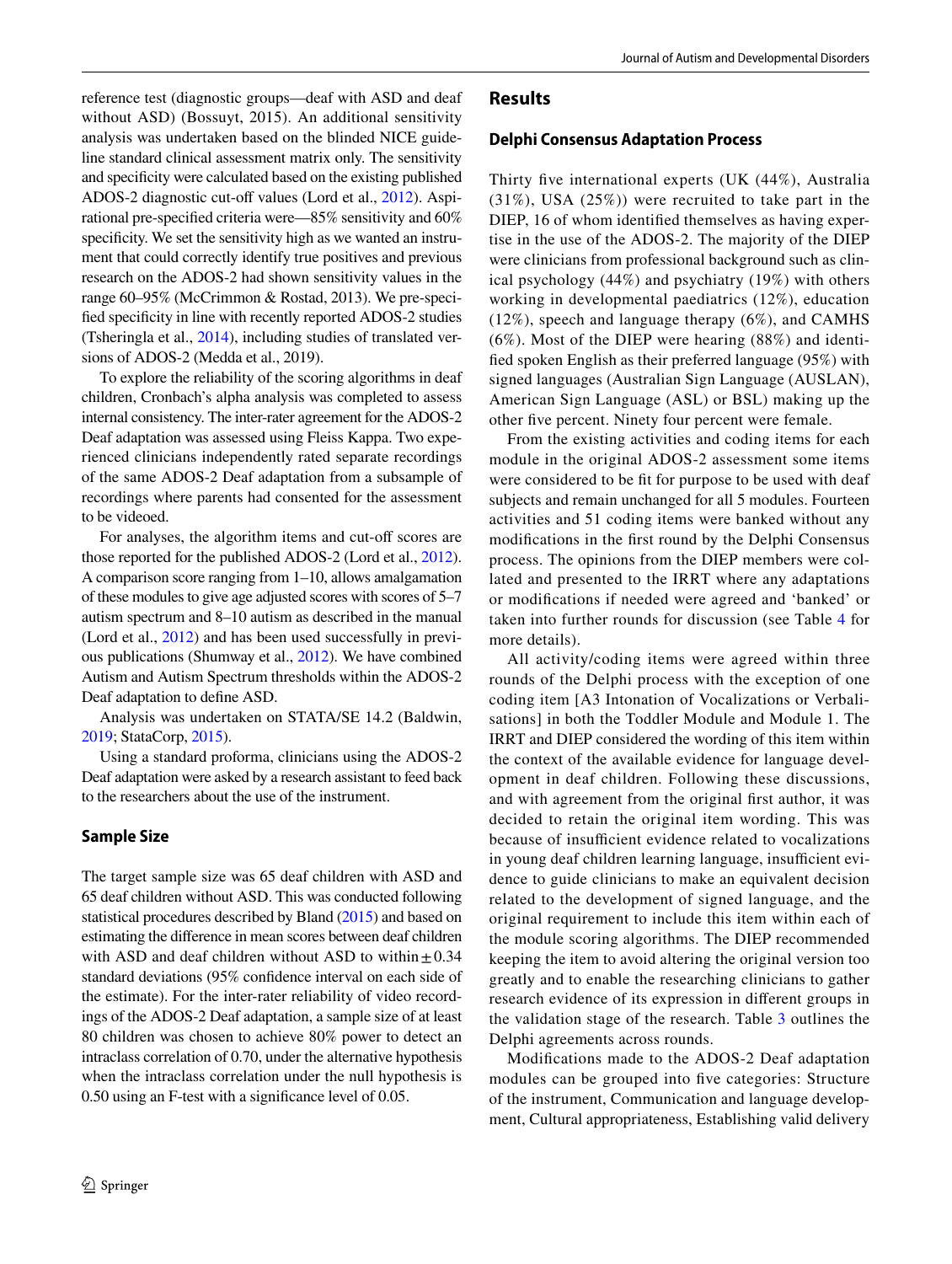<span id="page-7-0"></span>

|  | Table 3 ADOS-2 Deaf adaptation results illustrating the number of items agreed (banked) per module for each round |  |  |  |  |
|--|-------------------------------------------------------------------------------------------------------------------|--|--|--|--|
|--|-------------------------------------------------------------------------------------------------------------------|--|--|--|--|

| Actvities             | Banked | Remaining        | Total activities | Coding                | Banked | Remaining        | <b>Total Codings</b> |
|-----------------------|--------|------------------|------------------|-----------------------|--------|------------------|----------------------|
| Round 1               |        |                  |                  |                       |        |                  |                      |
| <b>Toddler Module</b> | 5      | 10               | 15               | <b>Toddler Module</b> | 12     | 29               | 41                   |
| Module 1              | 2      | 8                | 10               | Module 1              | 15     | 19               | 34                   |
| Module 2              | 3      | 11               | 14               | Module 2              | 9      | 20               | 29                   |
| Module 3              | 1      | 13               | 14               | Module 3              | 7      | 22               | 29                   |
| Module 4              | 3      | 12               | 15               | Module 4              | 8      | 24               | 32                   |
| Round 2               |        |                  |                  |                       |        |                  |                      |
| <b>Toddler Module</b> | 15     | $\mathbf{0}$     | 15               | <b>Toddler Module</b> | 39     | $\overline{2}$   | 41                   |
| Module 1              | 10     | $\overline{0}$   | 10               | Module 1              | 32     | 2                | 34                   |
| Module 2              | 13     |                  | 14               | Module 2              | 29     | $\mathbf{0}$     | 29                   |
| Module 3              | 6      | 8                | 14               | Module 3              | 28     |                  | 29                   |
| Module 4              | 14     | $\mathbf{1}$     | 15               | Module 4              | 32     | $\boldsymbol{0}$ | 32                   |
| Round 3               |        |                  |                  |                       |        |                  |                      |
| <b>Toddler Module</b> | 15     | $\mathbf{0}$     | 15               | <b>Toddler Module</b> | 40     |                  | 41                   |
| Module 1              | 10     | $\mathbf{0}$     | 10               | Module 1              | 33     |                  | 34                   |
| Module 2              | 14     | $\mathbf{0}$     | 14               | Module 2              | 29     | $\mathbf{0}$     | 29                   |
| Module 3              | 14     | $\overline{0}$   | 14               | Module 3              | 29     | $\mathbf{0}$     | 29                   |
| Module 4              | 15     | $\boldsymbol{0}$ | 15               | Module 4              | 32     | $\boldsymbol{0}$ | 32                   |

of a test activity for deaf individuals and Knowledge/skills that clinicians need to have when assessing a deaf individual. Examples of the main changes made to activities in each category are included below.

#### **Structure of the Instrument**

A main recommendation in the structure for delivery of the ADOS-2 Deaf adaptation is for the deaf child/young person to be able to communicate using their preferred language during the assessment. If the child/young person preferred to use sign language, a deaf signing clinician should lead the assessment and if the child/young person preferred to communicate with spoken language, a hearing or deaf clinician (whose preferred language was spoken language) should lead the assessment. A parent/carer was present with younger children (as specified in the ADOS-2 manual for modules 1 and 2) but not present with older young people (e.g. during the administration of module 4) (Lord et al., [2012](#page-15-10)). A qualified sign language interpreter (trained in working with the ADOS-2 Deaf adaptation) was with the clinician and child/young person in all modules to make sure no communications were missed. Using this process, the clinicians are able to consider both the spoken and signed language communications, including vocalisations, gestures and prosody in both languages. This recommendation is based on the knowledge discussed in the DIEP that many children may be bilingual and may code switch (move from sign to spoken language) or code blend (use both simultaneously) (Herbert & Pires, [2017](#page-15-20); Swanwick, [2016\)](#page-15-21) and that without skilled observation this is easy to miss. The interpreter alongside the clinicians can also provide relevant information about language and communication anomalies (Ackroyd, [2018](#page-14-12)).

#### **Communication and Language Development**

The DIEP recommended modifications to the wording in relation to 'Language and communication' throughout the ADOS-2 Deaf adaptation modules in order to capture information about deaf children who may use a range of communication strategies (for example, spoken language, signed language or a mixture of signed and spoken language). The most common modification was a change to 'words/signs' where the original text had stated 'words', or 'vocalizations/ gestures' instead of 'vocalizations'. These changes applied to 11 activities and 65 coding items across the five modules. It was noted that features of ASD such as echolalia would occur in signs rather than words in children whose preferred language is sign language (Shield et al., [2017\)](#page-15-22).

There was one coding item which the DIEP and IRRT were unable to reword to integrate appropriate parallels for signing children. For this item 'A1a Frequency of babbling' in the Toddler module, the overall consensus was to remove the item despite there being some emerging research on the development of a babbling equivalent in signed language (sometimes referred to as manual babbling or mabbling) (Petitto & Marentette, [1991\)](#page-15-23). The judgement of the IRRT was that at the present time there was not sufficient evidence about how best to accurately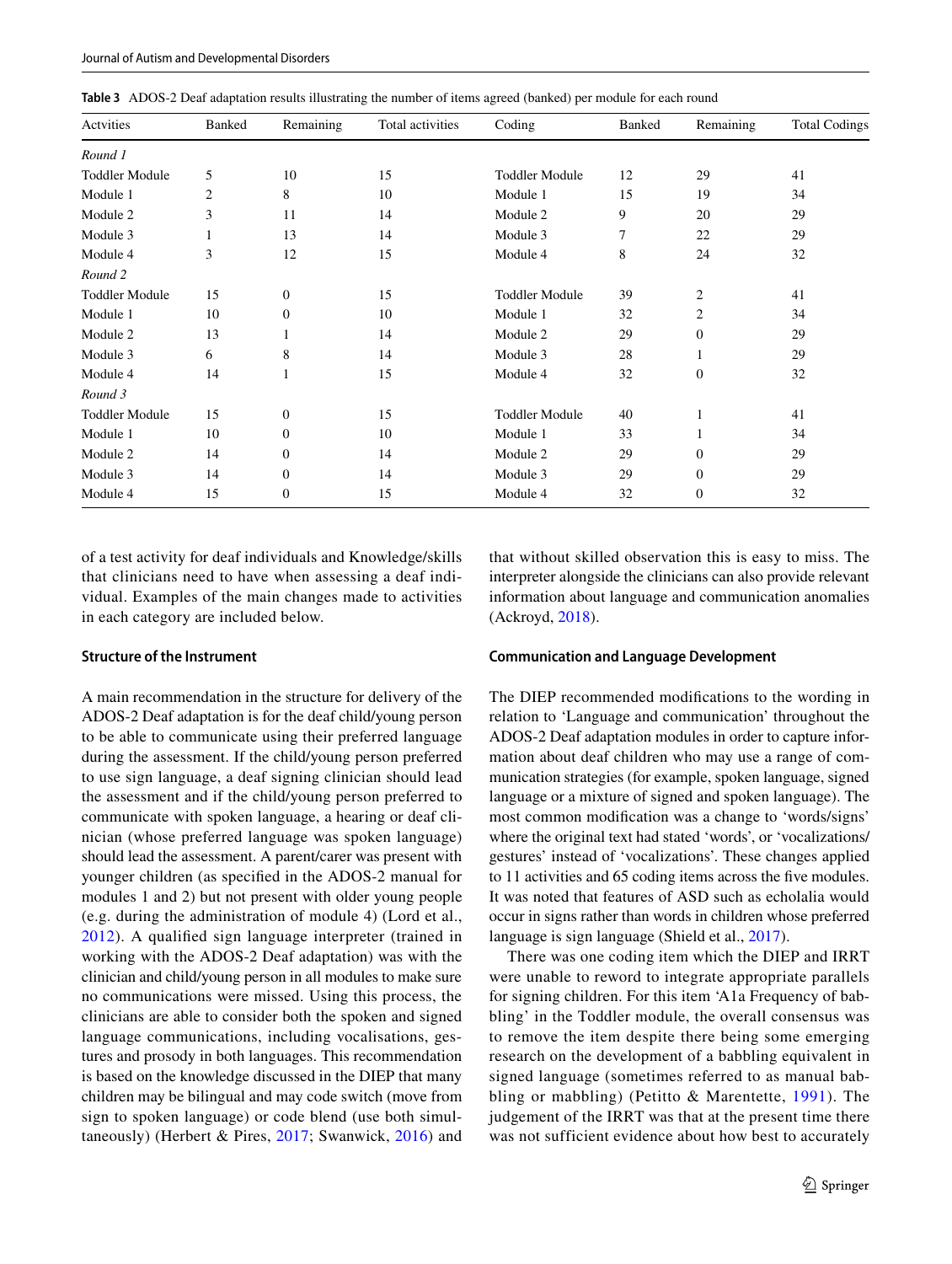code the development of babbling in a signed language. Specifically, it was considered that the difficulties distinguishing manual babbling, sign approximations, gesture and random hand and arm movements in deaf signing toddlers could lead to unreliable scoring. This item has been removed from the ADOS-2 Deaf adaptation.

During the DIEP there was considerable discussion about the use of the item that coded for use of intonation in Module 1. Whilst some DIEP members thought this coding would be a poor discriminator between ASD and those without ASD in deaf children because deaf children's intonation is frequently reported as different from hearing children (Mora et al., [2012\)](#page-15-24) emerging research under discussion on the DIEP suggested that vocal analysis and intonation could discriminate between hearing children, deaf children and children with ASD (VanDam & Yoshinaga-Itano, [2019\)](#page-16-1). For this reason the DIEP and IRRT agreed to leave the original coding and noted that information gleaned from using this coding in future practice or research could yield important information about differences between groups.

## **Cultural Appropriateness**

A cultural understanding of how for example deaf people communicate (e.g. gain each other's attention) was considered important. Toddler Module and Module 1: the *'Response to name'* activity was adapted after discussion of this issue. The experts considered this an inappropriate task for deaf children many of whom may be unable to hear their name called from behind (notwithstanding use of assistive hearing devices). An agreement was reached by the end of round 2 for the following modification as a task to gain the child's attention (Fig. [2](#page-8-0) Agreed modifications to renamed Attention task (previously *Response to Name* task)).

# **Establishing Valid Delivery of a Test Activity for Deaf Individuals**

Additional information was incorporated in activity descriptions to ensure trained ADOS-2 Deaf adaptation assessors administered tasks using culturally appropriate ways of interacting with deaf children. Adaptations of this nature were necessary for 15 activities (with some activities appearing in more than one module). There were some activities that

<span id="page-8-0"></span>**Fig. 2** Agreed modifications to Response to Name task ADOS-2 Deaf adaptation (previously Response to Name task in ADOS-2) Toddler-module and Module 1

#### **Response to Name Activity Focus of Observation:**

- Observe and evaluate the consistency of the child's response to the hierarchy of presses.
- What sounds/signs must you or the parent/caregiver make to get the child's attention?
- How does the child respond? Does the child ... Display eye contact? Look at your face or in your general direction and/or look at the parent/caregiver's face or in the parent/caregiver's general direction? - vocalize gesture or use appropriate facial expression?

#### *Hierarchy of Presses:*

- (1) Wave in front of the child's face and use their sign name or finger spell their name or initialize their name (i.e. equivalent to calling their name). Do this UP TO four times.
- (2) Ask the parent/caregiver to gain the child's attention without touching them UP TO two times.
- (3) Ask the parent/caregiver to use another familiar way to gain the child's attention (this can be a way that implies physical contact but does not actually involve touching the child e.g. tapping the floor with a foot, tapping the table) UP TO two times.
- (4) Ask the parent/caregiver to do whatever necessary, including touch, to get the child to look at the parent/caregiver. If the child makes an appropriate fleeting eye contact without fully orienting towards you upon one of the first two presses, start the task over with four new tries.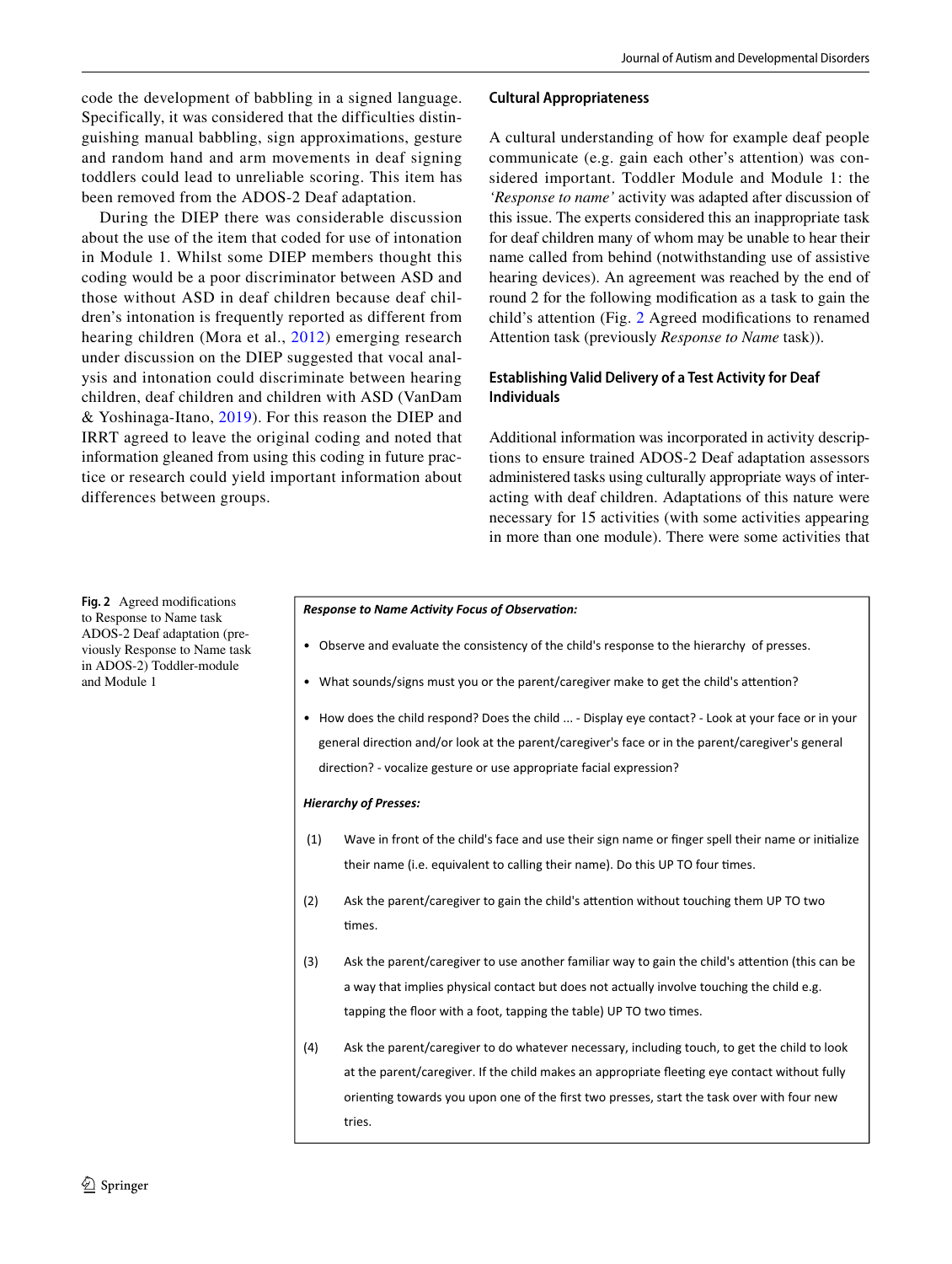could not be delivered when assessing a deaf subject in the way described in the original instrument. For example the '*Demonstration task'* activity (Modules 2, 3 and 4) seeks to test whether a child can use gesture to communicate. In the original task the trained assessor asks the child using spoken language to demonstrate brushing teeth with the expectation that the child will attempt to use gestures to demonstrate this activity. However, in many signed languages this signed request would show the child the signs of teeth brushing which are equivalent to gestures that the test is hoping to elicit from the participant for brushing teeth. After two rounds of the Delphi process, agreement was reached with the following modifications to use a different but equivalent activity where the signed request did not show the child what to do (summarised in Fig. [3](#page-9-0) Main task modifications for Modules 2, 3 and 4—Demonstration task).

#### **Specific Clinical Knowledge/Skills**

Additional information in the form of a brief addendum to the published ADOS-2 manual was suggested by the DIEP and collated and edited by the IRRT to assist ADOS-2 Deaf adaptation assessors with the administration/coding of the assessment for a deaf child/young person. These changes affect observation and coding instructions for 14 activities and 24 coding items across the 5 modules. The addendum includes information about the use of language and language approximations and highlights the importance of ensuring a language match between the lead assessor's ability to communicate with the child (subject) in the child's preferred language, rather than indirectly through an interpreter. This provides the child/young person the same opportunity to have direct communication with the assessor as is routinely available during assessment of hearing children. It also

ensures that assessments capture cultural information that may otherwise be missed. References to this document have been included in the instructions for observations and coding within each of the modules of the ADOS-2 Deaf adaptation.

One coding item related to language abnormalities associated with autism, which appears in Modules 2, 3 and 4, has been modified to explain the features commonly present in oral children separately from the features commonly present in signing children. Details about the presentation of stereotyped/ idiosyncratic use of language in signing deaf children have been added to coding descriptions in all modules to inform clinicians about the possibilities of signing children reversing the usual direction of signs (Shield & Meier,  $2012$ ) or using space in an unusual way when signing. Similarly, modifications have been made to coding items focussed on gestures which appear in all modules (Shield et al., [2015\)](#page-15-26). Information has been included to clarify that gestures are different to signs in signing children and also includes details related to the different types of gestures and when they would be expected to appear in communication with a signing child.

It was considered important for clinicians assessing deaf children to be aware of the differences between hearing and deaf children in the use of eye contact and facial expression. Modifications to coding descriptions inform clinicians that deaf children may use eye contact to engage with, or withdraw from communication and that coding should be made based on instances of flexible, appropriate use of eye contact where observed. Similarly differences in the use of facial expressions can be observed between deaf and hearing children and coding should be based on facial expressions used to communicate affective or cognitive states, not the grammatical facial expressions which are linguistic elements of signed languages.

<span id="page-9-0"></span>**Fig. 3** Main task modifications for Modules 2, 3 and 4— Demonstration task Focus of Observation

Module 2, Module 3 and Module 4: 'Demonstration task Focus of Observation':

#### **Demonstration task Focus of Observation:**

- Does the child represent familiar actions in gesture? If so, how does he or she do this? Does the participant use his or her body to represent an object (e.g. asks the child: "teach me how to make a drink/some food") or mime use of a pretend object?
- Evaluate the child's report of a routine event and the pragmatics of teaching a sequence of actions. Props may include a plate and a cup for this task.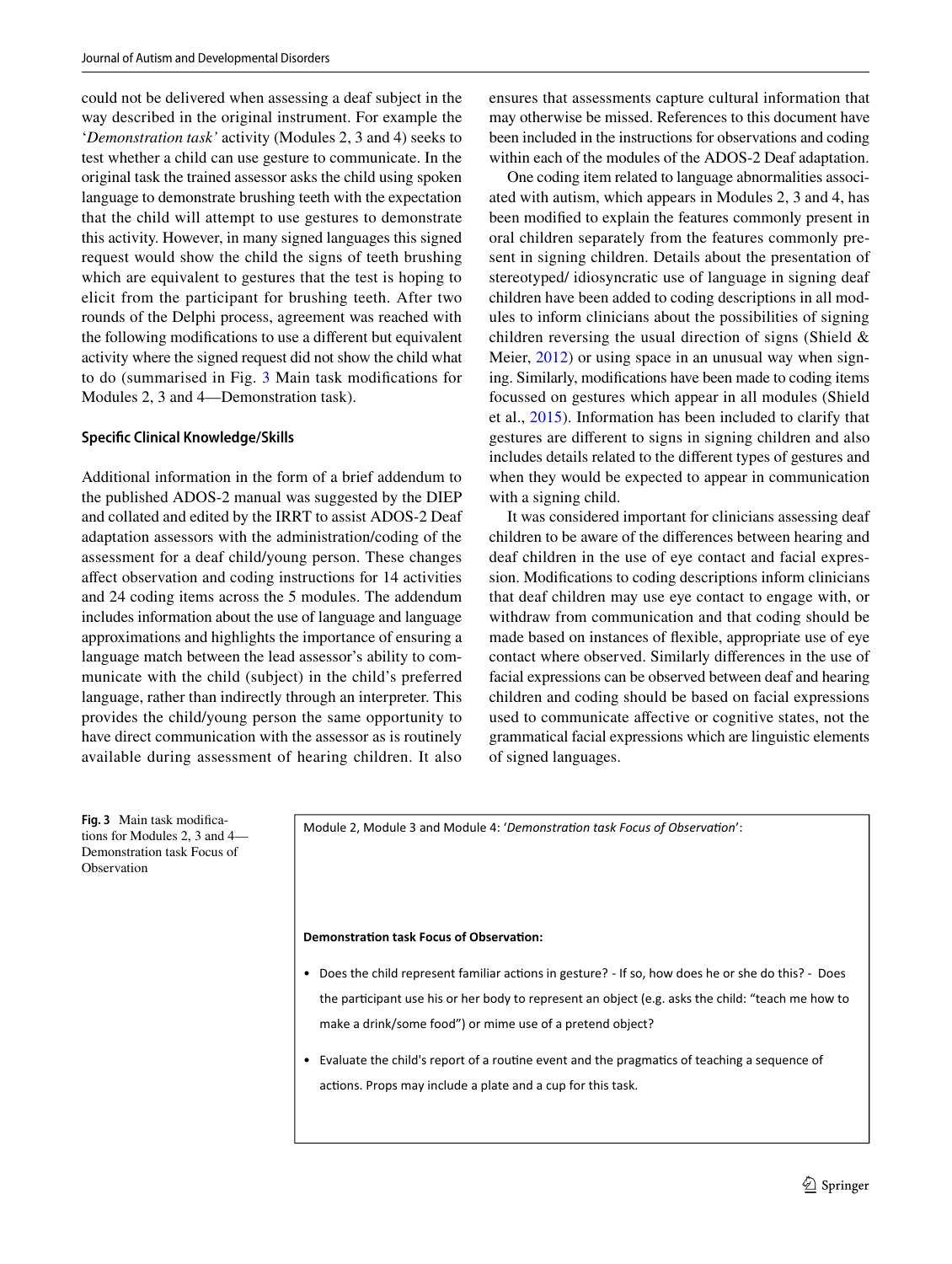# **First Validation Study of the ADOS‑2 Deaf Adaptation**

Participant recruitment was completed in February 2019 and the ADOS-2 Deaf adaptation was completed with a total 122 children/young people. Blinded NICE guideline standard clinical assessment was undertaken to determine whether deaf children/young people had ASD or not  $(n = 118)$  and where this was missing for 4 children/young people using the classification described above (ASD:  $n = 3$  scored > 15 on SCQ; without ASD  $n = 1$ ). The 'diagnostic groups' for analysis were: 63 from the diagnostic category 'Deaf with ASD' and 59 from the group 'Deaf without ASD'. Supplementary Table 1 shows the comorbidities of the two groups.

Demographic details and details of ADOS-2 Deaf adaptation module completion by diagnostic group are presented in Tables [4](#page-10-0) and [5](#page-10-1) respectively.

The STARD flow diagram (Bossuyt, 2015) is used to show the number of participants for each diagnostic group following assessment using the modified diagnostic instrument (Fig. [4](#page-11-0) STARD flowchart for ADOS-2 Deaf adaptation diagnostic group).

The mean scores for each module are presented in Table [6](#page-11-1). For the combined comparison scores derived from algorithm total scores from Modules 1–3, there was a statistically significant difference between deaf with ASD and deaf without ASD ( $p < 0.001$ ).

There were clear group differences when using the ADOS-2 algorithm. The ADOS-2 Deaf adaptation across all modules in comparison with diagnostic group (Fig. [4\)](#page-11-0) gave a sensitivity of 73% (60%, 83%) and a specificity of 71% (58%, 82%).

Supplementary Table 2 shows the sensitivity and specificity by module. When using a calibrated severity scores across modules 1–3 (Shumway et al., [2012](#page-15-18)) the combined scores (derived from ADOS-2 manual algorithm total scores) (Lord et al., [2012](#page-15-10)), compared to diagnostic group (Table [6](#page-11-1)), show a statistically significant difference between deaf with ASD and deaf without ASD  $(p < 0.001)$ , and a sensitivity of 79% (95% CI 65–89%) and a specificity of 79% (95% CI 66–89%). The sensitivity analysis of the validation of the ADOS-2 Deaf adaptation against the group where group was determined by NICE Guideline standard clinical assessment alone  $(n = 118)$ , gave a sensitivity of 75% (95%CI 62%, 85%) and specificity of 72% (95%CI 59%, 83%).

# **Reliability of the ADOS‑2 Deaf Adaptation Scoring Algorithm**

Using the raw scores from Modules 1–3, the alpha co-efficient for each module indicates high internal consistency: Module 1 (0.956), Module 2 (0.902) and Module 3 (0.887). <span id="page-10-0"></span>**Table 4** Demographic characteristics

|           | Deaf with ASD<br>$n = 63$ | Deaf without ASD<br>$n = 59$ |
|-----------|---------------------------|------------------------------|
| Gender    |                           |                              |
| Male      | 53 (84%)                  | 42 (71%)                     |
| Female    | $10(16\%)$                | 17 (29%)                     |
| Age       |                           |                              |
| $0 - 3$   | 4(6%)                     | 9(15%)                       |
| $4 - 9$   | 25 (40%)                  | 34 (58%)                     |
| $10+$     | 34 (54%)                  | 16(27%)                      |
| Ethnicity |                           |                              |
| White     | 48 (76%)                  | 53 (90%)                     |
| Black     | $1(2\%)$                  | 2(3%)                        |
| Asian     | 7(11%)                    | 2(3%)                        |
| Mixed     | $6(10\%)$                 | 1(2%)                        |
| Other     | $1(2\%)$                  | 1(2%)                        |

<span id="page-10-1"></span>**Table 5** ADOS-2 Deaf adaptation module completion by group

|                | Deaf with ASD Deaf without<br>$n = 63$ | ASD<br>$n = 59$ | Total<br>$n = 122$ |
|----------------|----------------------------------------|-----------------|--------------------|
| Toddler module |                                        | 1               | 2                  |
| Module 1       | 19                                     | 13              | 32                 |
| Module 2       | 6                                      | 16              | 22                 |
| Module 3       | 27                                     | 28              | 55                 |
| Module 4       | 10                                     | 1               | 11                 |
| Total          | 63                                     | 59              | 122                |
|                |                                        |                 |                    |

#### **Interrater Agreement ADOS‑2 Deaf Adaptation**

A total of 121 assessments were filmed, of these 61 subjects did not have ASD and 60 subjects had ASD. The agreement when two clinicians coded the video blind to each other was moderate to substantial for each module on the raw ADOS-2 algorithm scores coding and using the combined comparison score (see Table [7](#page-12-0)).

The clinicians all of whom had experience of working within the NDCAMH service, were trained to deliver the ADOS-2 Deaf adaptation. None reported any major concerns about the administration nor the coding of this adapted measure. The only concerns raised by the trained clinicians were around the layout of the ADOS-2 Deaf adaptation module booklet with several requests to make it as similar as possible to the original ADOS-2 administration booklet and this was resolved early in the research. A final version of the ADOS-2 Deaf adaptation booklet was created and is now available with WPS publishers.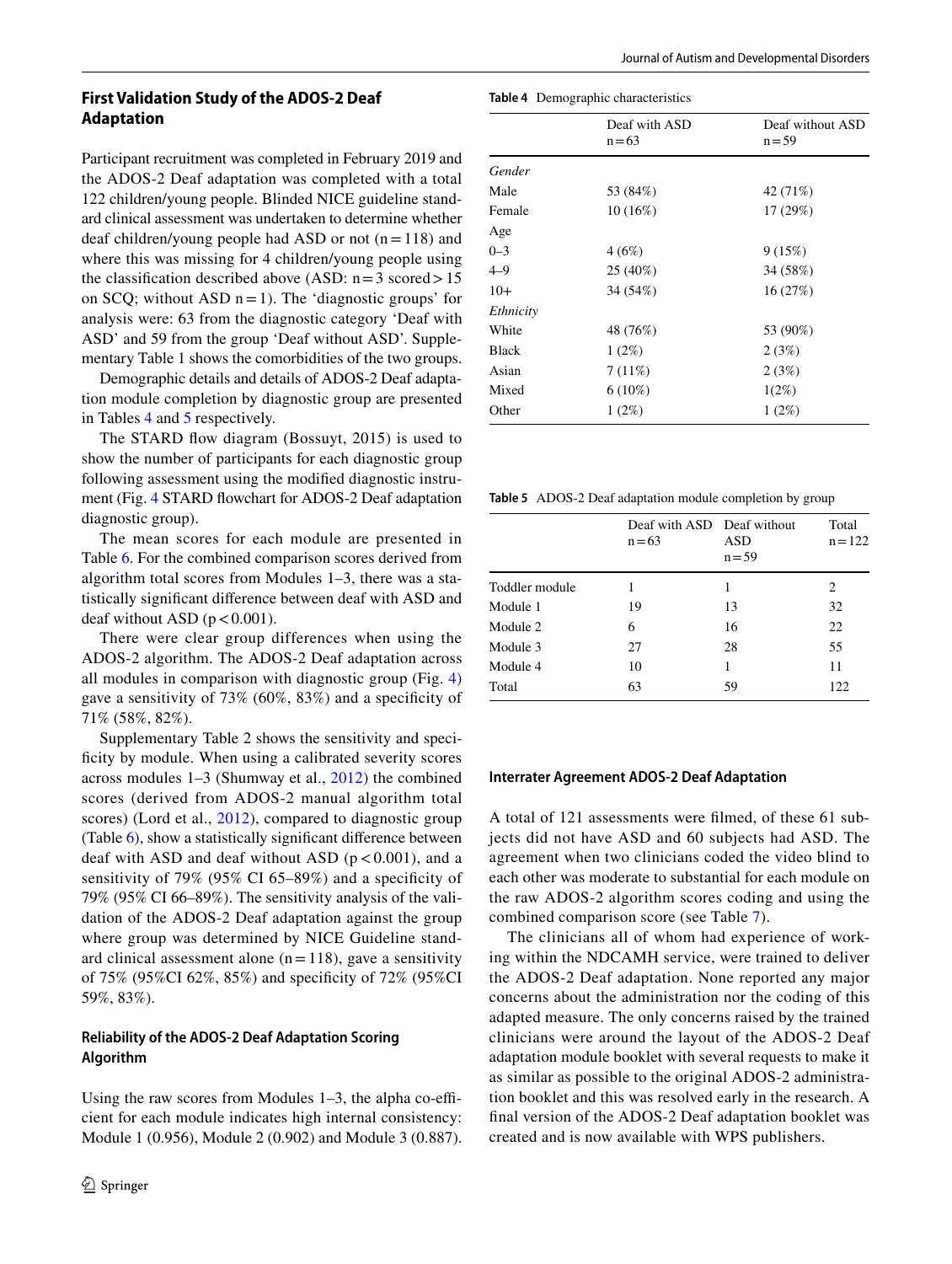

H Above and below ADOS-2 Deaf adaptation module thresholds using published algorithm cut off scores (Lord et al, 2012)

<span id="page-11-0"></span>**Fig. 4** STARD Flowchart for ADOS-2 Deaf adaptation Diagnostic group. HAbove and below ADOS-2 Deaf adaptation module thresholds using published algorithm cut off scores (Lord et al., [2012](#page-15-10))

<span id="page-11-1"></span>

|  | Table 6 Mean scores for ADOS-2 Deaf adaptation Comparison Scores *by diagnostic group |  |  |  |  |  |  |  |  |
|--|---------------------------------------------------------------------------------------|--|--|--|--|--|--|--|--|
|--|---------------------------------------------------------------------------------------|--|--|--|--|--|--|--|--|

|                                                  | Deaf with ASD<br>Mean $(SD)$ , n | Deaf without ASD<br>Mean $(SD)$ , n | Mean difference (SE), 95% CI | p value |
|--------------------------------------------------|----------------------------------|-------------------------------------|------------------------------|---------|
| Toddler Module: Raw total algorithm score        | 26.1                             | 2.1                                 | 24                           |         |
| Module 1: Comparison score                       | 7.0(2.0), 19                     | $1.9(1.5)$ , 13                     | 5.2(0.6), (3.8, 6.5)         | < 0.001 |
| Module 2: Comparison score                       | 4.2(3.5), 6                      | 2.5(2.0), 16                        | $1.7(1.2), (-0.8, 4.2)$      | 0.179   |
| Module 3: Comparison score                       | 6.8(3.0), 27                     | 3.6(2.5), 28                        | 3.2(0.7), (1.7, 4.7)         | < 0.001 |
| Combined Comparison scores (Modules 1, 2 $\&$ 3) | 6.6(2.8), 52                     | 2.9(2.3), 57                        | 3.7(0.5), (2.7, 4.6)         | < 0.001 |
| Module 4: Raw score                              | 1.6(2.1), 10                     | 1.0, 1                              | $0.6(2.2), (-4.3, 5.5)$      | 0.788   |

\* We used published Comparison Scores (Lord et al., [2012](#page-15-10))

# **Discussion**

The Delphi consensus process achieved its aims and was considered by the IRRT to be a successful means of gathering expert opinion internationally. The DIEP remained engaged and motivated to support the development of the ADOS-2 Deaf adaptation. The administration of the new format of the assessment was also considered by clinicians using it to be a helpful tool in the assessment of deaf children.

There are some potential cost implications of the ADOS-2 Deaf adaptation in that we recommend that teams are trained, and that the clinician and a sign language interpreter are present for the interactive assessment with the clinician using the child's preferred communication. Given the complexities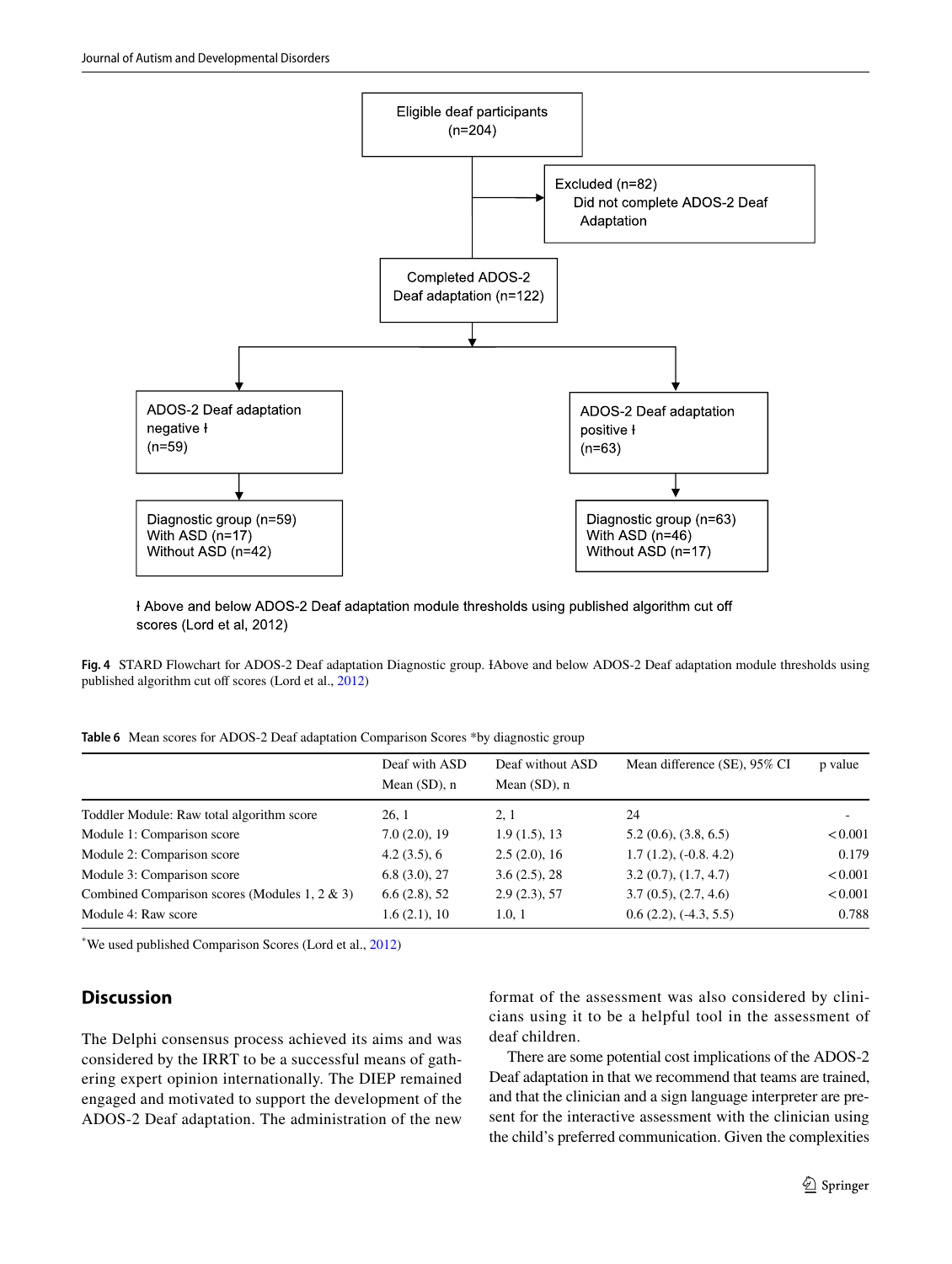<span id="page-12-0"></span>**Table 7** Inter-rater reliability for ADOS-2 Deaf adaptation

|                                 | $Kappa \times$        | n  |
|---------------------------------|-----------------------|----|
| Module $1-3$ : Comparison score | $0.467$ , $p < 0.001$ | 72 |
| Module 1: Comparison score      | 0.828, p < 0.001      | 22 |
| Module 2: Comparison score      | $0.634, p = 0.008$    | 15 |
| Module 3: Comparison score      | 0.457, p < 0.001      | 35 |

\* The inter-rater agreement could not be assessed for the Toddler module and module 4 because of small sample sizes  $(n=2$  and 7 respectively)

of assessing deaf children it was felt that this was justifiable in that it was more likely to result in a successful assessment and an accurate diagnosis. We have no cost-effectiveness data based on follow up to substantiate this claim. Future research could examine the impact of working with qualified interpreters. It may also explore whether the use of the ADOS-2 Deaf adaptation makes assessments more readily available for deaf children, whether diagnosis appears earlier than previous findings (Roper et al., [2003\)](#page-15-8) and whether outcomes for deaf children improve.

This first validation study of the ADOS-2 Deaf adaptation showed sensitivity (73%; 95%CI 60, 83%) and specificity (71%; 95%CI 58, 82%) that represent helpful results for a play and interaction based assessment. These are encouraging findings since some behaviors associated with being deaf (e.g. differences in use of facial expression and aspects of social behavior/isolation) may potentially be misinterpreted by clinicians or overlap with some of the behavioral phenotypic characteristics described in ASD. The possibility of false positives or false negatives is an important consideration when using tests of this nature and minimising misdiagnosis is particularly important in this population (Wright & Oakes, [2012\)](#page-15-7) as this could lead to a range of risks or negative outcomes including inappropriate parental advice, unsuitable treatment, the child being placed in a school setting that does not meet their needs and a range of other poor outcomes.

We used the well established ICD10 criteria (WHO, 1993) for NICE guideline standard clinical assessment, widely used in Europe and beyond. This included the symptoms and behaviours within three main areas of qualitative impairment of social interaction; qualitative abnormalities in communication; and restricted, repetitive and stereotyped patterns of behaviour. These map closely to DSM5 criteria (APA, 2013) that are subsumed within two main domains of persistent problems in social communication and social interaction; alongside restricted and repetitive patterns of behaviour, interests or activities. Whilst these are operationalised slightly differently, studies using the ADOS-2 have found that DSM5 criteria may identify slightly less people as possibly having ASD than previous systems (Kent et al.,

[2013;](#page-15-27) Mafezsky et al., 2012; Huerta et al., 2012). Future studies could explore how different ASD criteria, including the soon to be published ICD-11, impact upon diagnosis in deaf children, but this was not the remit of the present study.

It is instructive to note that the ADOS-2 Deaf adaptation remains largely faithful to the original. Indeed we only needed to contact the original main author on two occasions for clarification or guidance.

Where modifications were made one of the main changes was in relation to the communication needs of the child in the assessment and the need to code the child by considering sign language use as an equivalent language to spoken/ written languages. These modifications included careful consideration of the communication needs of the interaction itself. Whilst we have known clinicians to work directly with a sign language interpreter to engage with the child, our recommendation is for the trained assessor/clinician to be the direct participant in the interaction with the subject, meaning that for a child whose first language is sign (e.g. BSL) the ADOS-2 Deaf adaptation trained assessor needs to be fluent in that sign language. Many hearing clinicians in NDCAMHS (UK) are trained to a sign language standard (at least BSL level 3) but the DIEP recommended that BSL level 3 was not sufficient for carrying out this complex assessment with a deaf child whose first language is BSL. This is because of the large variation in language and communication use in deaf children (Swanwick, [2016](#page-15-21)) including different language abilities in both spoken and signed languages, code switching and code blending. A programme of ADOS-2 Deaf adaptation training for deaf and hearing clinicians is therefore now underway in England. The guiding principles for the delivery and conduct of the ADOS-2 Deaf adaptation state that the preferred communication needs of the deaf child/young person must be considered and that the lead clinician undertaking the assessment should have sufficient knowledge of the deaf lived experience and be able to communicate and interact directly with the child (e.g. not through a sign language interpreter).

## **Strengths and Limitations**

A key strength is that to date this is the largest piece of research with rigorous methodology attempting to develop and validate assessments of ASD for deaf children and young people. Researchers have previously noted the importance of bringing the deaf cultural perspective into deliberations in research (Young & Hunt, [2011](#page-16-2)). For both the DIEP and IRRT having experts with deaf lived experience enabled discussions about cultural differences between deaf and hearing experts for example in how to gain attention from each other in acceptable ways. These discussions led to specific revision recommendations.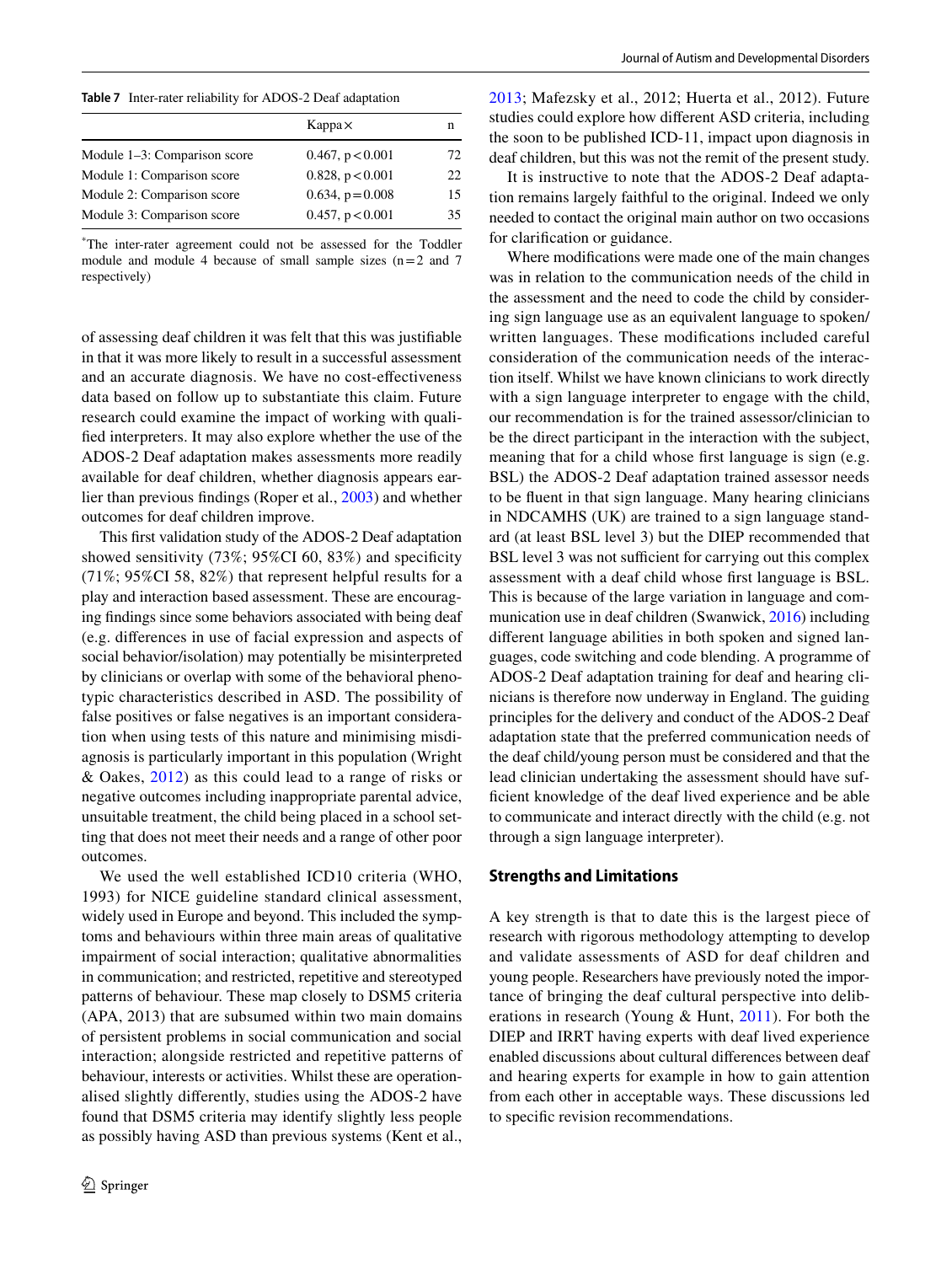Despite the Delphi process being online, the length of time required to review each of the ADOS-2 modules in the Delphi process was substantial. Several of the experts experienced conflicting demands on their time and mentioned struggling to find the time to complete the DIEP's successive survey questionnaire rounds. This was in part related to the constraints of the timelines due to research funding deadlines. We addressed this by giving notice well in advance of expectations to allow experts to plan their DIEP workload.

The children and young people in the study had a range of comorbidities in both those with and without ASD. This may support the likely representativeness of the sample of deaf children with a wide range of co-morbidities. Deaf children with learning disability were in both groups. Children with language delay made up a fifth of the children without ASD and nearly a third of those with ASD, which is not surprising given that language delay is common in ASD as well as being seen in deaf children. The comorbidity data needs to be treated with caution given that it is parent report. One limitation in the validity study was that it was underpowered compared to the sample size calculations. There were low numbers of participants in the toddler Module and Module 4. This is similar to reported sample sizes in other studies (Lord et al., [2012](#page-15-10)) and is likely to reflect current clinical practice in that most child ASD assessments in the UK are carried out in the age ranges that suit Module  $1 - 3$ (Crane et al., [2016](#page-14-13)). In this study only 13 assessments in the 0–3 years category were carried out. This relative absence of younger children brought for assessment is in part related to late presentation of deaf children as discussed earlier. Further validation research is necessary in the future to provide evidence in these developmental groups.

This first validation study has shown that the ADOS-2 Deaf adaptation provides an opportunity to observe the range of behaviours that are associated with children who have ASD in children who are deaf. These observations provide rich clinical information about behaviors such as e.g. eye contact, sharing, turn-taking and empathy skills that have occurred in a standardised context. Such observations are important for both hearing and deaf subjects and can assist discussions with parents/carers, education and care staff when considering differential diagnosis of ASD and the impact of being deaf and any other identified co-occurring physical, mental health or behavioral needs. Thus the ADOS-2 Deaf adaptation is likely to provide information that will inform both diagnostic reports and individual and family care planning.

The ADOS-2 Deaf adaptation has been culturally adapted for the assessment of deaf children so that their communication needs can be taken into account; both in the delivery and the scoring of the assessment. In this first validation study of the modified ADOS-2 Deaf adaptation we have shown that we were able to deliver the assessment in the

child's preferred language- i.e. in spoken language (in this case spoken English) for deaf children using spoken language; or in a signed language (in this case British Sign Language—BSL) with a trained assessor who communicates in sign language for deaf children using a signed language. The presence of an interpreter (or a bilingual professional) sitting with the clinician is a departure from the traditional ADOS-2 manual. We believe that this adds considerably to the quality of information gathered although this would need to be researched separately. We found no evidence of disruption to interactions as many deaf children are used to having interpreters in their daily school environment and the interpreter did not enter the interaction, although we did not specifically research this. Validation results presented here are from this delivery context. Further investigation will be necessary to replicate these findings in the assessment of deaf subjects using other spoken and signed languages.

In a separate qualitative study conducted by independent researchers who undertook qualitative interviews with a subsample of parents, they reported that parents highly valued this approach to diagnostic assessment and felt that their children appeared relaxed and seemed to enjoy the assessment (Young et al., [2019](#page-16-0)). It is hoped that this modified version of this internationally recognised standardised play and activity based assessment if shown to be reliable and valid in different languages, will provide relevant structure to the direct observation aspect of the assessment process for deaf children.

We believe that the sensitivity and specificity results are good enough to recommend the ADOS-2 Deaf adaptation for use of Modules  $1 - 3$ , with deaf children, with this study being carried out in the UK. No adaptation to the existing algorithm has been suggested although independent future replication would be helpful. Indeed we believe that using the same algorithm is advantageous by not creating unnecessary differences from the original ADOS-2. We plan to provide further bespoke training to the ten NHS England funded child mental health centres for deaf children (NDCAMHS) so that assessors can carry out the ADOS-2 Deaf adaptation as part of the multidisciplinary ASD diagnostic assessments to a high degree of reliability, and in the child's preferred language.

We encourage and support research to test this newly modified and validated assessment instrument in other countries. There is also a need for additional studies to investigate the psychometric properties of the ADOS-2 Deaf adaptation in samples of younger children under the age of 30 months and older adolescents and adult samples appropriate for the toddler module and module 4 respectively.

**Supplementary Information** The online version of this article contains supplementary material (https://doi.org/10.1007/s10803-021-04931-y).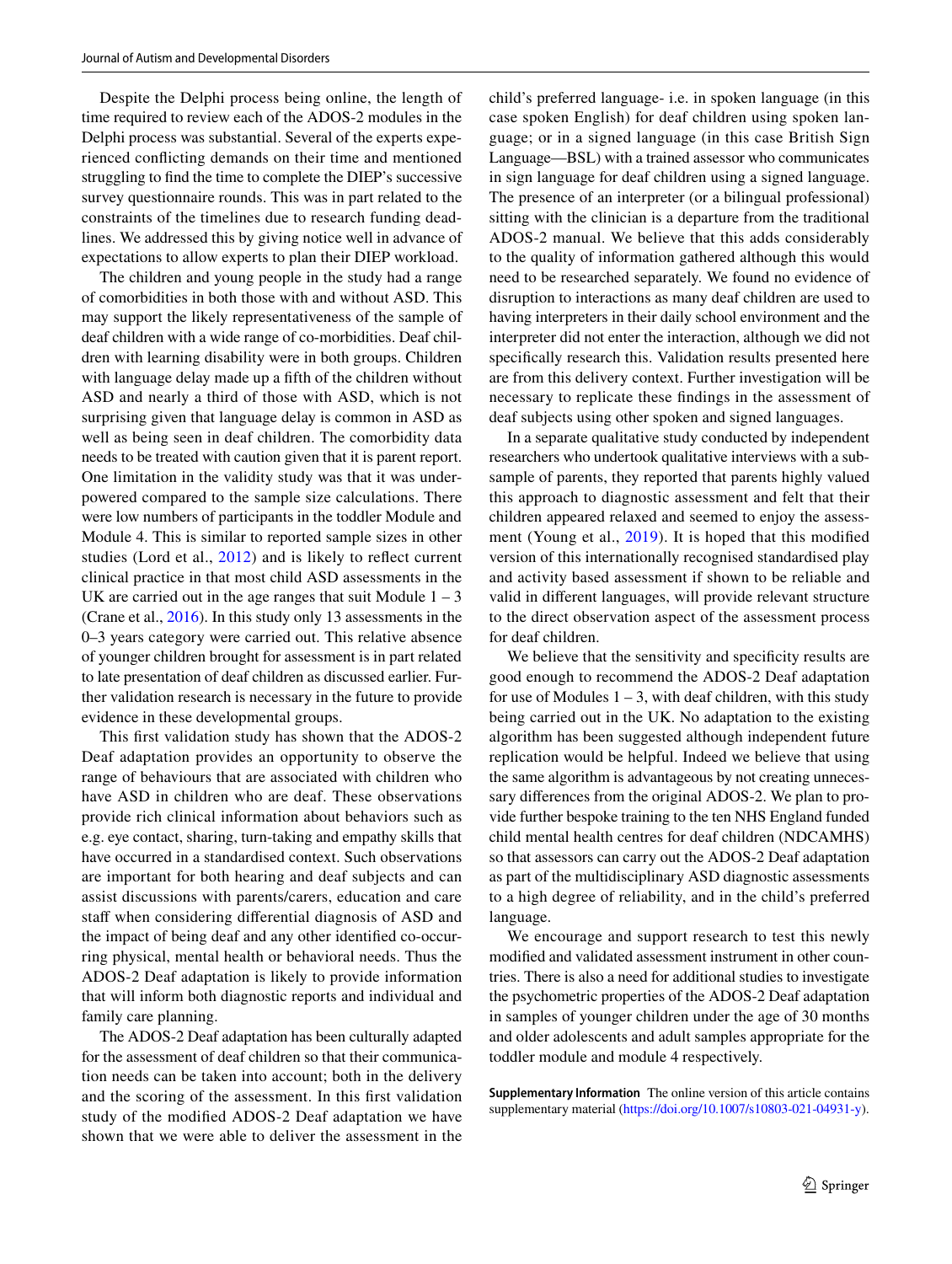**Acknowledgments** We are indebted to all the families who have generously given their time to taking part in this research and to the related qualitative study. We are very grateful Professor Catherine Lord (lead author of the original ADOS-2) and to Western Psychological Services (who licence and publish the ADOS-2). We would like to thank the International Delphi Expert Panel and the Independent Research Review Team for their enthusiasm for and commitment to completing this research. We would like to thank to Dr Fiona Scott for acting as one of the video based inter-rater reliability assessors alongside author Victoria Fernandez Garcia De Las Heras. We also thank the clinicians who helped us to recruit to this study and all those clinicians who volunteered to be trained on and conduct the ADOS-2 Deaf adaptation assessments and to the separate set of clinicians who undertook and completed the Independent NICE guideline standard clinical assessments. We are very grateful to Prof Alys Young, Emma Ferguson-Coleman, Andy Holwell, Constanza Moreno, Rob Walker, Ben Jones, Becky Hudson, Emma Richardson, Jayne Langdale, Debs Anderson, Matt Nichols, Yvonne Barrett, Lorena Almeida, Gill Nowell, Amy Hawkins, Jacqueline Barnes-Jones, Sophie Roberts, Ruth Street, Rachael Hayes, Jo Atkinson, Monica Cherryson, Reenee Barton, Charlotte Glenister, Claire Crompton, Neelo Aslam, Peter Oakes, Peter Hindley, Leo Kroll, Anna Galloway, Bridget Nicholas, Hannah Armitt, Caroline Gashe, Susan Billingham, Olivia Tumin and Natassia Brenman for their dedication and support in completing the assessments needed for this study. We would also like to thank the research assistants who have contributed to the successful completion of the different aspects of this research, Emily Hayward, Rachel Hodkinson, Amelia Ralph-Lewis, Josie Mulloy, Natalie Day and Alice Brennan. Finally we are very grateful for the support of the National Autistic Society, National Deaf Children's Society and the national ASD-UK and Daslne (Database of Children with Autism Spectrum Disorder Living in the North East) databases for assistance in recruitment.

**Author Contributions** BW, ALC, HM, VA, MB, HP contributed to the Design/protocol/methodology. Data acquisition were performed by HP, JS, RHo, RHa, EH, HG, AH, VFGH. Study management were performed by BW, HP, JS, EH, RHo, RHa. Training was given by HG, ALC, BW, AH, VFGH. Data analysis was performed by VA,MB. The manuscript was Drafted by BW, HP. All co-authors edited the work and approved for publication.

**Funding** This research is funded by Medical Research Council as part of the Diagnostic Instruments for Screening Deaf Children Study (DIADS)—MR/K015435/1.

# **Compliance with Ethical Standards**

**Conflict of interest** The author(s) declared no potential conflicts of interest with respect to the research, authorship, and/or publication of this article.

**Open Access** This article is licensed under a Creative Commons Attribution 4.0 International License, which permits use, sharing, adaptation, distribution and reproduction in any medium or format, as long as you give appropriate credit to the original author(s) and the source, provide a link to the Creative Commons licence, and indicate if changes were made. The images or other third party material in this article are included in the article's Creative Commons licence, unless indicated otherwise in a credit line to the material. If material is not included in the article's Creative Commons licence and your intended use is not permitted by statutory regulation or exceeds the permitted use, you will need to obtain permission directly from the copyright holder. To view a copy of this licence, visit http://creativecommons.org/licenses/by/4.0/.

# **References**

- <span id="page-14-12"></span>Ackroyd, V. (2018). Contributions made by British Sign Language Interpreters working with National Deaf Child and Adolescent Mental Health Services. (MSc dissertation). University of Sheffield, England.
- American Psychiatric Association. (2013). Diagnostic and Statistical Manual of Disorders 5th Edition (DSM 5) American Psychiatric Association Publishing: Psychiatryonline.org. https://doi. org/[https:// doi. org/ 10. 1176/ appi. books. 97808 90425 596](https://doi.org/10.1176/appi.books.9780890425596)
- <span id="page-14-1"></span>Baird, G., Simonoff, E., Pickles, A., Chandler, S., Loucas, T., Meldrum, D., & Charman, T. (2006). Prevalence of disorders of the autism spectrum in a population cohort of children in South Thames: The special needs and autism project (SNAP). *Lancet, 368,* 210–215.
- <span id="page-14-7"></span>Bal, V. H., Maye, M., Salzman, E., Huerta, M., Pepa, L., Risi, S., & Lord, C. (2020). The Adapted ADOS: A New Module Set for the Assessment of Minimally Verbal Adolescents and Adults. *Journal of Autism and Developmental Disorders, 50,* 719–729. [https:// doi.](https://doi.org/10.1007/s10803-019-04302-8) org/10.1007/s10803-019-04302-8
- <span id="page-14-10"></span>Baldwin, S. A. (2019). *Psychological Statistics and Psychometrics Using Stata*. Stata Press Publication.
- <span id="page-14-3"></span>Baron-Cohen, S. (2008). Theories of the Autistic Mind. *The Psychologist, 21*(2), 112–116.
- Beattie, E. M., & Mackway-Jones, K. A. (2004). Delphi study to identify performance indicators for emergency medicine. *Emergency Medicine Journal, 21*(1), 47–50.
- <span id="page-14-4"></span>Bishop, S. L., Richler, J., & Lord, C. (2006). Association between restricted and repetitive behaviors and nonverbal IQ in children with Autism Spectrum Disorders. *Child Neuropsychology, 12*(4– 5), 247–267.
- <span id="page-14-11"></span>Bland, M. (2015). *Determination of sample size (chapter 18). An introduction to medical statistics*. Oxford University Press.
- Bossuyt, P.M., Reitsma, J.B., Bruns, D.E., Gatsonis, C.A., Glasziou, P.P., Irwig, L., Lijmer, J.G., Moher, D., Rennie, D., de Vet, H.C.W., Kressel, H.Y., Rifai, N., Golub, R.M., Altman, D.G., Hooft, L., Korevaar, D.A., Cohen, J.F., For the STARD Group. STARD 2015: An Updated List of Essential Items for Reporting Diagnostic Accuracy Studies. (2015). BMJ, 351, h5527
- <span id="page-14-5"></span>Bottema-Beutel, K., Kim, S. Y., & Crowley, S. (2019). A systematic review and meta-regression analysis of social functioning correlates in autism and typical development. *Autism Research, 12*(2), 152–175.
- <span id="page-14-6"></span>Brenman, N. F., Hiddinga, A., & Wright, B. (2017). Intersecting cultures in deaf mental health: An ethnographic study of NHS professionals diagnosing autism in D/deaf children. *Culture, Medicine, and Psychiatry, 41*(3), 431–452.
- <span id="page-14-2"></span>Buescher, A. V., Cidav, Z., Knapp, M., & Mandell, D. S. (2014). Costs of autism spectrum disorders in the United Kingdom and the United States. *JAMA pediatrics, 168*(8), 721–728.
- <span id="page-14-9"></span>Chandler, S., Charman, T., Baird, G., Simonoff, E., Loucas, T. O. M., Meldrum, D., et al., (2007). Validation of the social communication questionnaire in a population cohort of children with autism spectrum disorders. *Journal of the American Academy of Child & Adolescent Psychiatry, 46*(10), 1324–1332.
- <span id="page-14-13"></span>Crane, L., Chester, J. W., Goddard, L., Henry, L. A., & Hill, E. L. (2016). Experiences of autism diagnosis: A survey of over 1000 parents in the United Kingdom. *Autism, 20*(2), 153–162.
- <span id="page-14-8"></span>Diamond, I. R., Grant, R. C., Feldman, B. M., Pencharz, P. B., Ling, S. C., Moore, A. M., & Wales, P. W. (2014). Defining consensus: A systematic review recommends methodologic criteria for reporting of Delphi studies. *Journal of Clinical Epidemiology, 67*(4), 401–409.
- <span id="page-14-0"></span>Elsabbagh, M., Divan, G., Koh, Y. J., Kim, Y. S., Kauchali, S., Marcín, C., et al., (2012). Global prevalence of autism and other pervasive developmental disorders. *Autism Research, 5*(3), 160–179.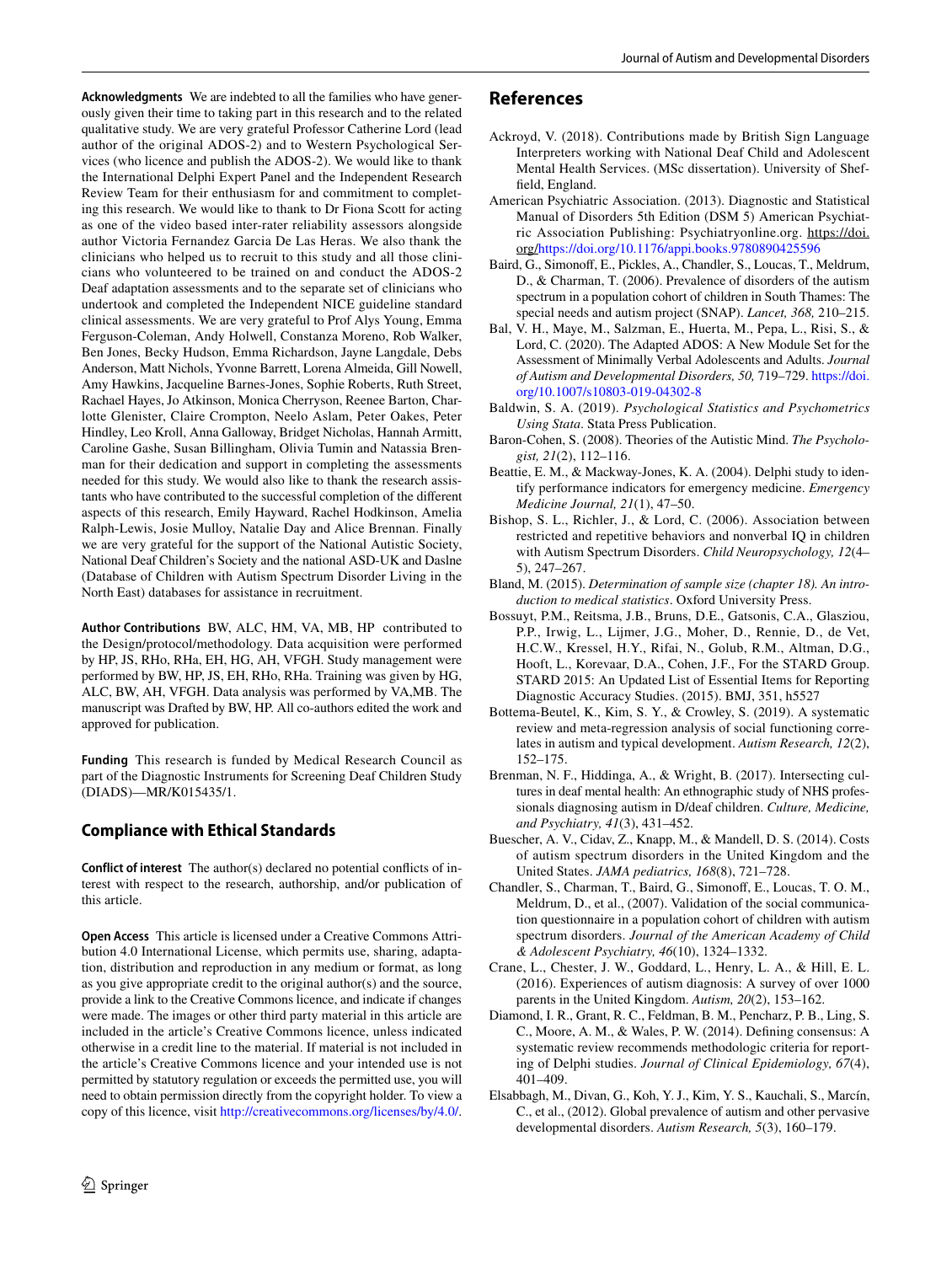- <span id="page-15-2"></span>Goldman, S., Wang, C., Salgado, M. W., Greene, P. E., Kim, M., & Rapin, I. (2009). Motor stereotypies in children with autism and other developmental disorders. *Developmental Medicine & Child Neurology, 51*(1), 30–38.
- <span id="page-15-3"></span>Hall, W. C., Levin, L. L., & Anderson, M. L. (2017a). Language deprivation syndrome: A possible neurodevelopmental disorder with sociocultural origins. *Social Psychiatry and Psychiatric Epidemiology, 52*(6), 761–776.
- Hall, M. L., Eigsti, I. M., Bortfeld, H., & Lillo-Martin, D. (2017b). Auditory deprivation does not impair executive function, but language deprivation might: Evidence from a parent-report measure in deaf native signing children. *The Journal of Deaf Studies and Deaf Education, 22*(1), 9–21.
- <span id="page-15-1"></span>Hayes, S., & Watson, S. (2013). The Impact of parenting stress: A meta-analysis of studies comparing the experience of parenting stress in parents of children with and without Autism Spectrum Disorder. *Journal of Autism and Development Disorders, 43*(3), 629–642.
- <span id="page-15-20"></span>Herbert, M., & Pires, A. (2017). Bilingualism and bimodal codeblending among deaf ASL-English bilinguals. *Proceedings of the Linguistic Society of America, 2,* 14–21.
- <span id="page-15-12"></span>Hogan, T. M., Olade, T. O., & Carpenter, C. R. (2014). A profile of acute care in an aging America: Snowball sample identification and characterization of United States geriatric emergency departments in 2013. *Academic Emergency Medicine, 21*(3), 337–346.
- Heurta, M., Bishop, S. L., Duncan, A., Hus, V., & Lord, C. (2012). Application of DSM-5 criteria for autism spectrum disorder to three samples of children with DSM-IV diagnoses of pervasive developmental disorders. *American Journal of Psychiatry, 169,* 1056–1064.
- <span id="page-15-4"></span>Johnson, L., Zenkel, M., & Haring, C. (2016). Theory of Mind in Deaf and Hard of Hearing Children: A Systematic Review. Poster presentation. University of North Carolina at Chapel Hill. Student Research day. 8th 2016. https://doi.org/https://doi.org/10.17615/ 8211-h116
- <span id="page-15-27"></span>Kent, R. J., Carrington, S., Le Couteur, A., Gould, J., Wing, L., Maljaars, J., et al., (2013). Diagnosing Autism Spectrum Disorder: Who will get a DSM5 diagnosis? *Journal of Child Psychology and Psychiatry, 54*(11), 1242–1250.
- <span id="page-15-0"></span>Knapp, M., Romeo, R., & Beecham, J. (2009). Economic cost of autism in the UK. *Autism, 13*(3), 317–336.
- <span id="page-15-10"></span>Lord, C., Rutter, M., DiLavore, P., Risi, S., Gotham, K., & Bishop, S. (2012). *Autism diagnostic observation schedule–2nd edition (ADOS-2)*. Western Psychological Corporation.
- Mazefsky, C. A., McPartland, J. C., Gastgeb, H. Z., & Minshew, N. J. (2013). Brief report: Comparability of DSM-IV and DSM-5 ASD research samples. *Journal of Autism and Developmental Disorders, 43,* 1236–1242.
- McCrimmon, A., & Rostad, K. (2014). Test Review: Autism Diagnostic Observation Schedule, (ADOS-2) Manual. *Journal of Psychoeducational Assessment, 32*(1), 88–92. [https:// doi. org/ 10. 1177/](https://doi.org/10.1177/0734282913490916) 0734282913490916
- <span id="page-15-13"></span>Moore, K., Wright, B., Moore, D., Ogden, R., & Rogers, K. (2013). Overcoming the challenges of translating mental health instruments into sign languages. *International Journal of Mental Health and Deafness, 3*(1), 20–29.
- <span id="page-15-24"></span>Mora, R., Crippa, B., Cervoni, E., Santomauro, V., & Guastini, L. (2012). Acoustic features of voice in patients with severe hearing loss. *Journal of Otolaryngology Head Neck Surgery, 41*(1), 8–13.
- Morzaria, S., Westerberg, B. D., & Kozak, F. K. (2004). Systematic review of the etiology of bilateral sensorineural hearing loss in children. *International Journal of Pediatric Otorhinolaryngology, 68*(9), 1193–1198.
- <span id="page-15-5"></span>Peterson, C. C., O'Reilly, K., & Wellman, H. M. (2016a). Deaf and hearing children's development of theory of mind, peer popularity,

and leadership during middle childhood. *Journal of Experimental Child Psychology, 149,* 146–158.

- <span id="page-15-6"></span>Peterson, C., Slaughter, V., Moore, C., & Wellman, H. M. (2016b). Peer social skills and theory of mind in children with autism, deafness, or typical development. *Developmental Psychology, 52*(1), 46.
- <span id="page-15-23"></span>Petitto, L. A., & Marentette, P. F. (1991). Babbling in the manual mode: Evidence for the ontogeny of language. *Science, 251*(5000), 1493–1496.
- <span id="page-15-14"></span>Roberts, S., Wright, B., Moore, K., Smith, J., Allgar, V., Tennant, A. Doherty, C., Hughes, E., Collingridge-Moore, D., Ogden, R., Phillips, H. (2015). Translation into British Sign Language and validation of the strengths and difficulties questionnaire. Health Services and Delivery Research Report 3.2. Southampton, UK: National Institute of Health Research.
- <span id="page-15-8"></span>Roper, L., Arnold, P., & Monteiro, B. (2003). Co-occurrence of autism and deafness: diagnostic considerations. *Autism, 7*(3), 245–253.
- Rutter, M., Bailey, A., & Lord, C. (2003). *The social communication questionnaire: Manual*. Western Psychological Services.
- <span id="page-15-11"></span>Sharkey, S. B., & Sharples, A. Y. (2001). An approach to consensus building using the Delphi technique: Developing a learning resource in mental health. *Nurse Education Today, 21*(5), 398–408.
- <span id="page-15-25"></span>Shield, A., & Meier, R. P. (2012). Palm reversal errors in native-signing children with autism. *Journal of Communication Disorders, 45*(6), 439–454.
- <span id="page-15-26"></span>Shield, A., Meier, R. P., & Tager-Flusberg, H. (2015). The use of sign language pronouns by native-signing children with autism. *Journal of Autism and Developmental Disorders, 45*(7), 2128–2145.
- <span id="page-15-22"></span>Shield, A., Cooley, F., & Meier, R. P. (2017). Sign language echolalia in deaf children with autism spectrum disorder. *Journal of Speech, Language, and Hearing Research, 60*(6), 1622–1634.
- <span id="page-15-18"></span>Shumway, S., Farmer, C., Thurm, A., Joseph, L., Black, D., & Golden, C. (2012). The ADOS calibrated severity score: Relationship to phenotypic variables and stability over time. *Autism Research., 5*(4), 267–276.
- <span id="page-15-19"></span>StataCorp. (2015). Stata Statistical Software: Release 14. StataCorp LP.
- <span id="page-15-21"></span>Swanwick, R. (2016). Deaf children's bimodal bilingualism and education. *Language Teaching, 49*(1), 1–34.
- <span id="page-15-17"></span>Tsheringla, S., Minju, K. A., Russell, S., Mammen, P., Russell, P. S. S., & Nair, M. K. C. (2014). A meta-analysis of the diagnostic accuracy of Autism Diagnostic Observation Schedule Module-1 for autism spectrum disorders. *The Indian Journal of Pediatrics, 81*(2), 187–192.
- <span id="page-15-9"></span>Warren, Z., McPheeters, M., Sathe, N., Foss-Feig, J., Glasser, A., & Veenstra-VanderWeele, J. (2011). A systematic review of early intensive intervention for Autism Spectrum Disorders. *Pediatrics, 127*(5), e1303–e1311.
- <span id="page-15-7"></span>Wright, B., & Oakes, P. (2012). Does socio-emotional developmental delay masquerade as autism in some deaf children? *International Journal on Mental Health and Deafness, 2*(1), 45–51.
- <span id="page-15-15"></span>Wright, B., Walker, R., Holwell, A., Gentili, N., Barker, M., Rhys-Jones, S., et al., (2012). A new dedicated mental health service for deaf children and adolescents. *Advances in Mental Health, 11*(1), 95–105.
- <span id="page-15-16"></span>Wright, B., Williams, C., Smith, R., Smith, S., Beeson, S., Porter, C., Taylor, P., Sykes, M., Nicholas, B., McKelvey, A., Bridges, L., & Varley, D. (2016). An autism spectrum disorders forum: A model for the effective use of multidisciplinary assessment and intervention planning with limited clinical resources. *Autism-Open Access, 6*(4), 1000186.
- Wright, B., Phillips, H., Le Couteur, A., Sweetman, J., Ralph-Lewis, A., Brennan, A., Mulloy, J., Day, N.,Hodkinson, R., Hayward, E., & Allgar, V. (2020). Modifying and Validating the Social Responsive Scale Edition 2 deaf adaptation for use with deaf children and young people. *PLoS ONE 15*(12), e0243162